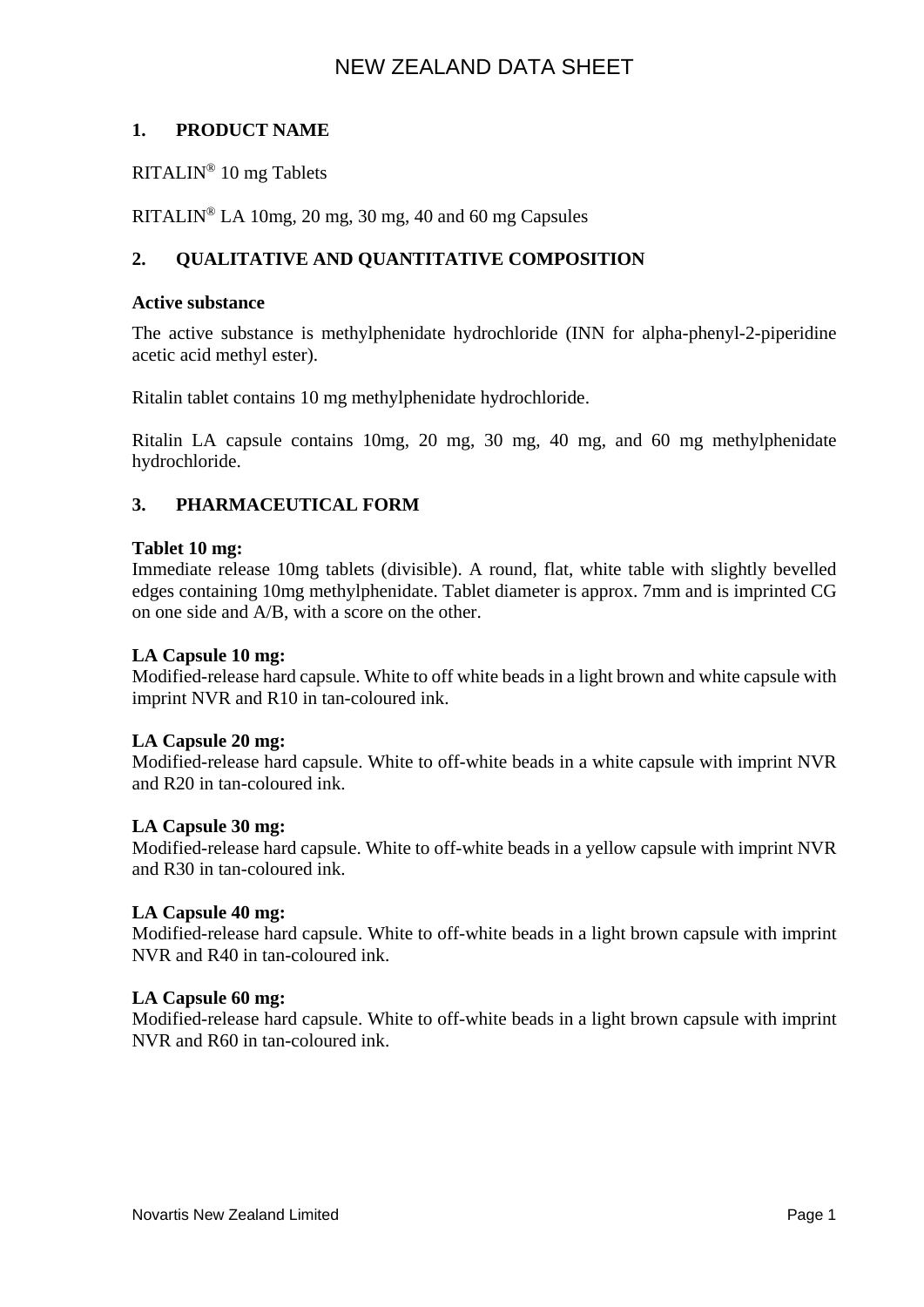# **4. CLINICAL PARTICULARS**

# **4.1 Therapeutic indications**

# **1.1 Attention-Deficit/Hyperactivity Disorder (ADHD, DSM-IV)**

Ritalin is indicated in the treatment of Attention-Deficit/Hyperactivity Disorder in children aged 6 years or older.

Ritalin LA is indicated in the treatment of Attention-Deficit/Hyperactivity Disorder in children aged 6 years or older and in adults.

ADHD was previously known as attention-deficit disorder or minimal brain dysfunction. Other terms used to describe this behavioural syndrome include: hyperkinetic disorder, minimal brain damage, minimal cerebral dysfunction, minor cerebral dysfunction and psycho-organic syndrome of children. Ritalin is indicated as part of a comprehensive treatment programme which typically includes psychological, educational, and social measures and is aimed at stabilising children with a behavioural syndrome characterised by moderate to severe distractibility, short attention span, hyperactivity, emotional lability, and impulsivity. The diagnosis should be made according to DSM-IV criteria or the guidelines in ICD-10. Nonlocalising (soft) neurological signs, learning disability, and abnormal EEG may or may not be present, and a diagnosis of central nervous system dysfunction may or may not be warranted.

**2.1**

# **3.1 Special Diagnostic Considerations for ADHD in children**

The specific aetiology of this syndrome is unknown, and there is no single diagnostic test. Proper diagnosis requires medical and neuropsychological, educational, and social investigation. Characteristics commonly reported include: history of short attention span, distractibility, emotional lability, impulsivity, and moderate-to-severe hyperactivity, minor neurological signs, and abnormal EEG. Learning may or may not be impaired. The diagnosis must be based upon a complete history and evaluation of the child and not solely on the presence of one or more of these characteristics. Drug treatment is not indicated in all children with this syndrome. Stimulants are not indicated in children with symptoms secondary to environmental factors (child abuse in particular) and/or primary psychiatric disorder, including psychosis. Appropriate educational placement is essential, and psychosocial intervention is generally necessary. Where remedial measures alone prove insufficient, the decision to prescribe a stimulant must be based on rigorous assessment of the severity of the child's symptoms.

# **4.1**

# **5.1 Special Diagnostic Considerations for ADHD in adults**

Adults with ADHD have symptom patterns characterised by shifting activities, being bored easily, restlessness, impatience, and inattentiveness. Symptoms such as hyperactivity tend to diminish with increasing age possibly due to adaptation, neurodevelopment and selfmedication. Inattentive symptoms are more prominent and have a greater impact on adults with ADHD. Diagnosis in adults should include a structured patient interview to determine current symptoms. The pre-existence of childhood ADHD is to be determined retrospectively. Diagnosis should not be made solely on the presence of one or more symptoms. The decision to use a stimulant in adults must be based on a very thorough assessment of the severity and chronicity of the symptoms and their impact on the daily life of the patient.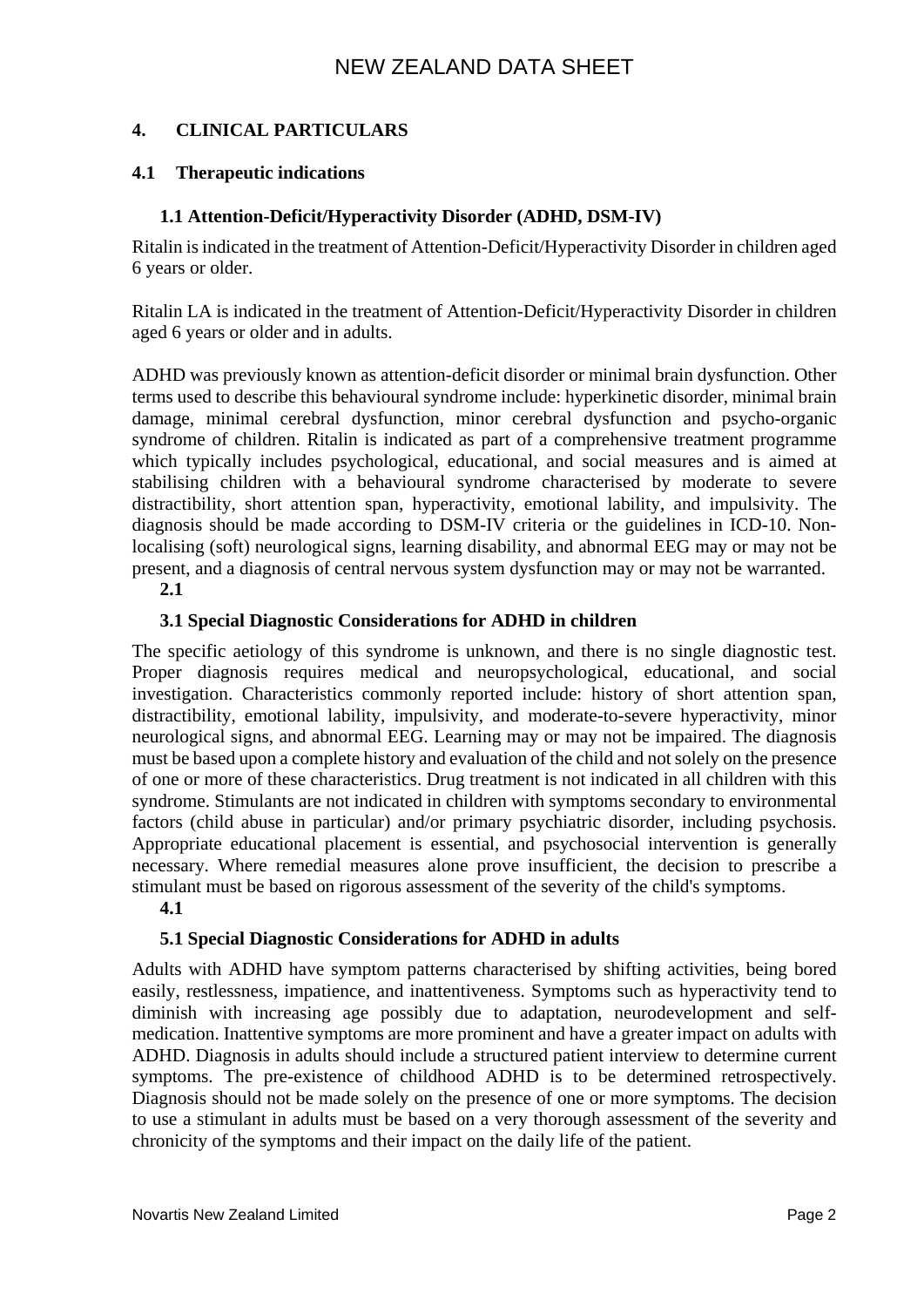# **6.1**

# **7.1 Narcolepsy (Ritalin only)**

Ritalin is indicated in the treatment of narcolepsy in adults. Symptoms include daytime sleepiness, inappropriate sleep episodes, and sudden loss of voluntary muscle tone.

# **4.2 Posology and method of administration**

### Dosage regimen

The dosage of Ritalin should be individualised according to the patient's clinical needs and responses.

In the treatment of ADHD, an attempt should be made to time administration to coincide with the periods of greatest academic, behavioural, or social stress.

Ritalin should be started at a low dose, with increments at weekly intervals. Daily doses above 60 mg are not recommended for the treatment of narcolepsy, or for the treatment of ADHD in children.

Daily doses above 80 mg are not recommended for the treatment of ADHD in adults (Ritalin LA only).

If symptoms do not improve after dose titration over a period of one month, the drug should be discontinued.

If symptoms worsen or other adverse effects occur, the dosage should be reduced or, if necessary, the drug discontinued.

If the effect of the drug wears off too early in the evening, disturbed behaviour and/or inability to go to sleep may recur. A small evening dose of Ritalin may help to solve this problem.

#### Special populations

#### **Renal impairment**

No studies have been performed in renally impaired patients (see section 5.2 Pharmacokinetic properties).

#### **Hepatic impairment**

No studies have been performed in hepatically impaired patients (see section 5.2 Pharmacokinetic properties).

#### **Geriatric patients (65 years or above)**

No studies have been performed in patients over 60 years of age (see section 5.2 Pharmacokinetic properties).

#### Pre-treatment screening

Before initiating Ritalin treatment, patients should be assessed for pre-existing cardiovascular and psychiatric disorders and a family history of sudden death, ventricular arrhythmia and psychiatric disorders. Weight and height should also be measured before treatment and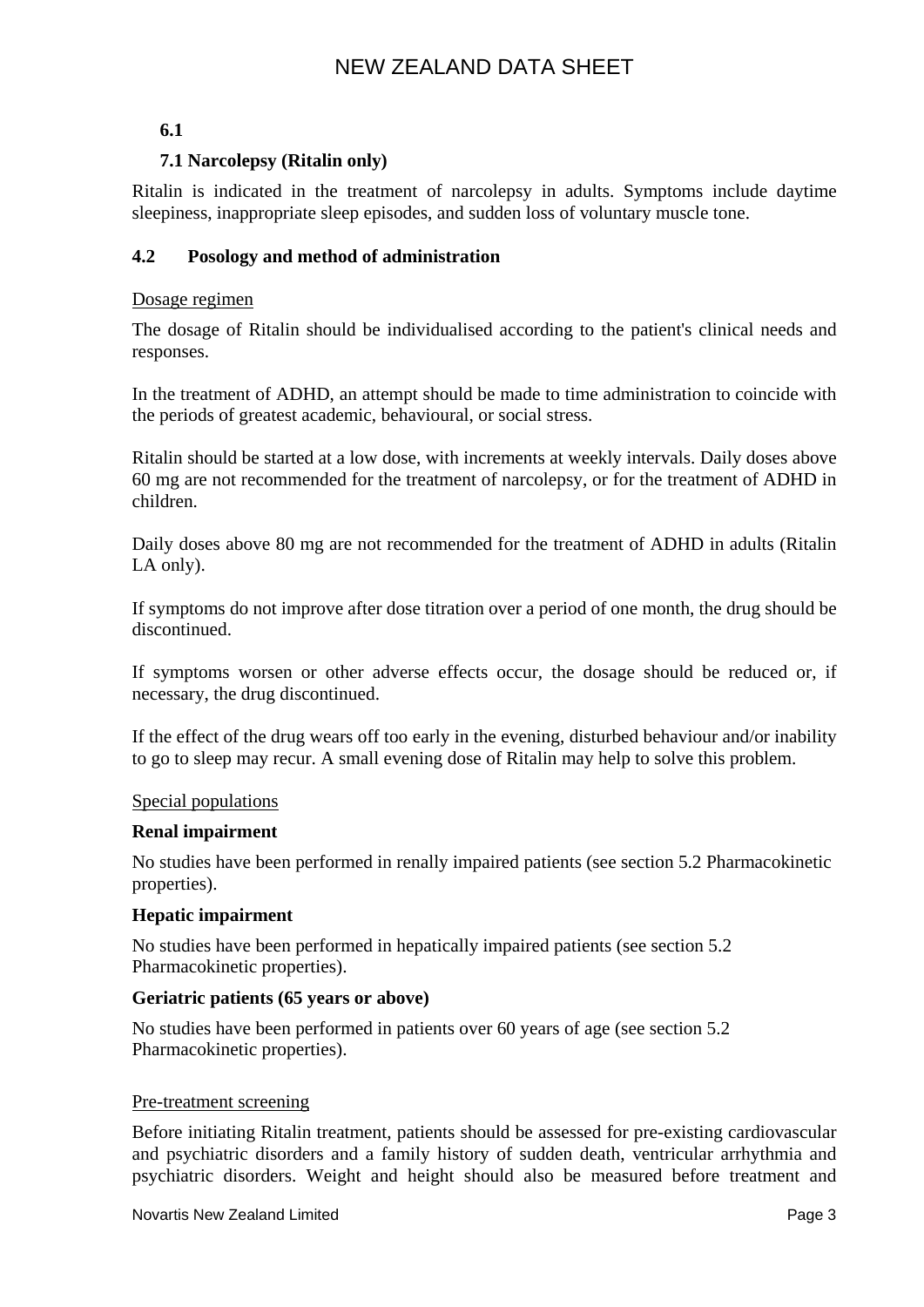documented on a growth chart (see Section 4.3 Contraindications and Section 4.4 Special warnings and precautions for use).

#### **Periodic assessment of the treatment in ADHD**

Drug treatment does not need to be indefinite. Physicians should periodically re-evaluate the treatment with trial periods off medication to assess the patient's functioning without pharmacotherapy. Improvement may be sustained when the drug is either temporarily or permanently discontinued.

When used in children with ADHD, treatment can usually be discontinued during or after puberty.

# **Target population ADHD**

#### **Children (6 years and over) and adolescents**

Ritalin Tablets:

Start with 5 mg once or twice daily (e.g. at breakfast and lunch) with weekly increments of 5 to 10 mg. The total daily dosage should be administered in divided doses.

Ritalin LA Capsules:

Ritalin LA (methylphenidate hydrochloride modified-release capsules) are for oral administration once daily in the morning. The recommended starting dose of Ritalin LA is 20 mg. When in the judgement of the clinician a lower initial dose is appropriate, patients may begin treatment with Ritalin LA 10 mg.

A maximum daily dose of 60 mg should not be exceeded.

#### **Adults**

Only the Ritalin LA formulation should be used for the treatment of ADHD in adults.

#### Ritalin LA Capsules:

Ritalin LA is administered as a single dose once daily. Ritalin LA provides comparable overall exposure (AUC) of methylphenidate compared to the same total dose of Ritalin tablets administered twice daily.

#### Patients new to methylphenidate:

(See Section 5.2 Pharmacokinetic properties) The recommended starting dose of Ritalin LA in patients who are not currently taking methylphenidate is 20 mg once daily.

#### Patients currently using methylphenidate:

Treatment may be continued with the same daily dose. If the patient was previously treated with an immediate release formulation, a conversion to an appropriate recommended dose of Ritalin LA should be made (see Switching patients from Ritalin tablets to Ritalin LA capsules).

A maximum daily dose of 80 mg should not be exceeded.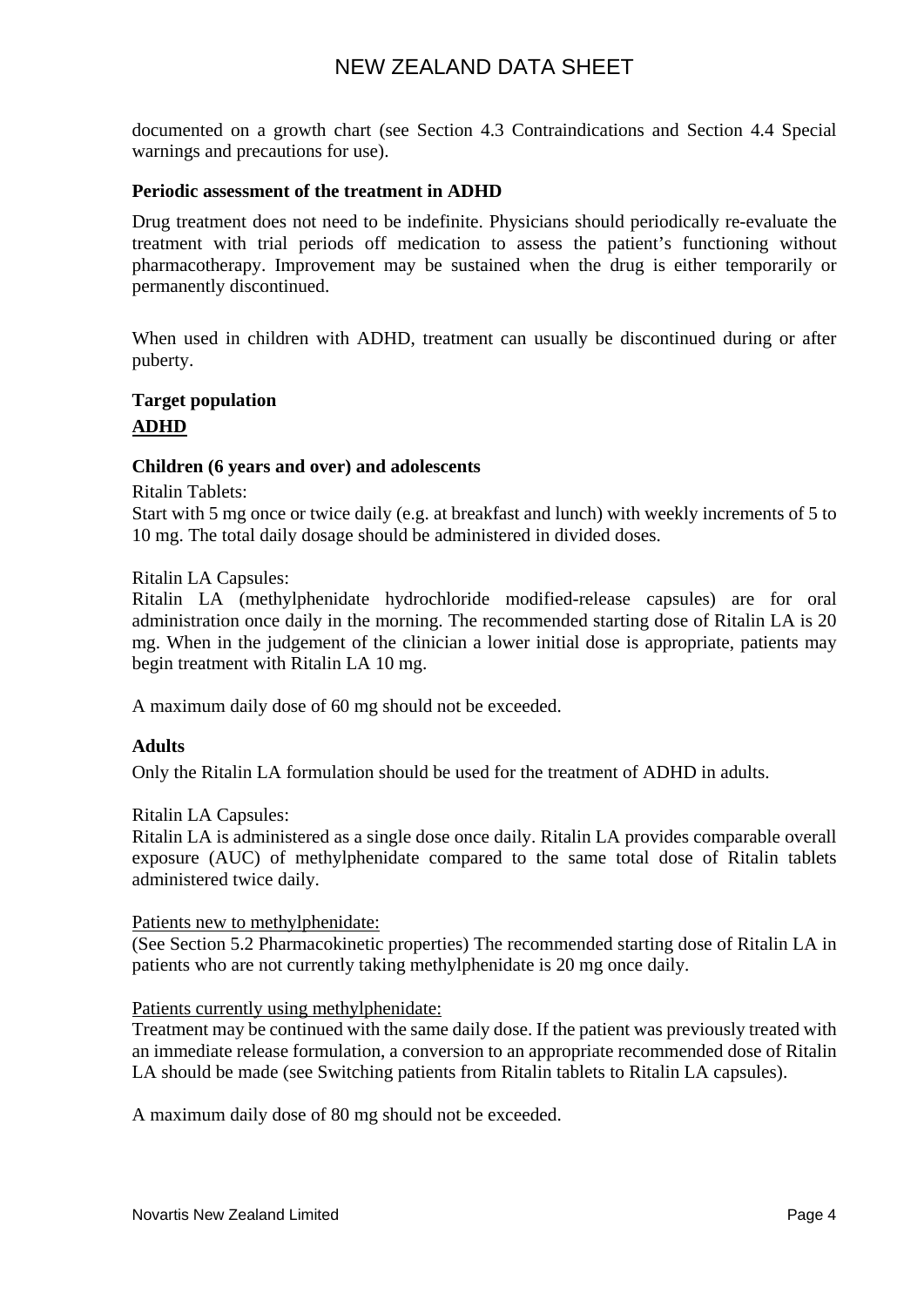There is no difference in dosing recommended between male and female adult patients (see Section 5.1 Pharmacodynamics).

### Switching patients from Ritalin tablets to Ritalin LA capsules

The recommended dose of Ritalin LA should be equal to the total daily dose of the immediate release formulation not exceeding a total dose of 60 mg in children and 80 mg in adults. Examples involving switch from the immediate-release formulation or the sustained-release formulation are provided in Table 1.

## **8.1 Table 1 Recommended daily dose when switching patients to Ritalin LA**

| Previous methylphenidate dose     | <b>Recommended Ritalin LA dose</b> |
|-----------------------------------|------------------------------------|
| 5mg methylphenidate twice daily   | 10 mg once daily                   |
| 10 mg methylphenidate twice daily | 20 mg once daily                   |
| 15 mg methylphenidate twice daily | 30 mg once daily                   |
| 20 mg methylphenidate twice daily | 40 mg once daily                   |
| 30 mg methylphenidate twice daily | 60 mg once daily                   |

For other methylphenidate regimens, clinical judgement should be used when selecting the starting dose. Ritalin LA dosage may be adjusted at weekly intervals in 10 mg increments for children or in 20 mg increments for adults.

#### **Narcolepsy**

Only the Ritalin formulation is approved in the treatment of narcolepsy in adults.

#### **Adults**

Ritalin Tablets:

The average daily dose is 20 to 30 mg, given in 2 to 3 divided doses. Some patients may require 40 to 60 mg daily, while for others, 10 to 15 mg daily will be adequate. Patients who are unable to sleep if medication is taken late in the day should take the last dose before 6 p.m.

A maximum daily dose of 60 mg should not be exceeded.

#### Method of administration

# **General recommendations**

Ritalin Tablets:

Ritalin 10 mg tablets can be taken with or without food (see Section 5.2 Pharmacokinetic properties).

Ritalin LA Capsules:

Ritalin LA capsules and/or their contents should not be crushed, chewed, or divided.

Ritalin LA capsules may be administered with or without food.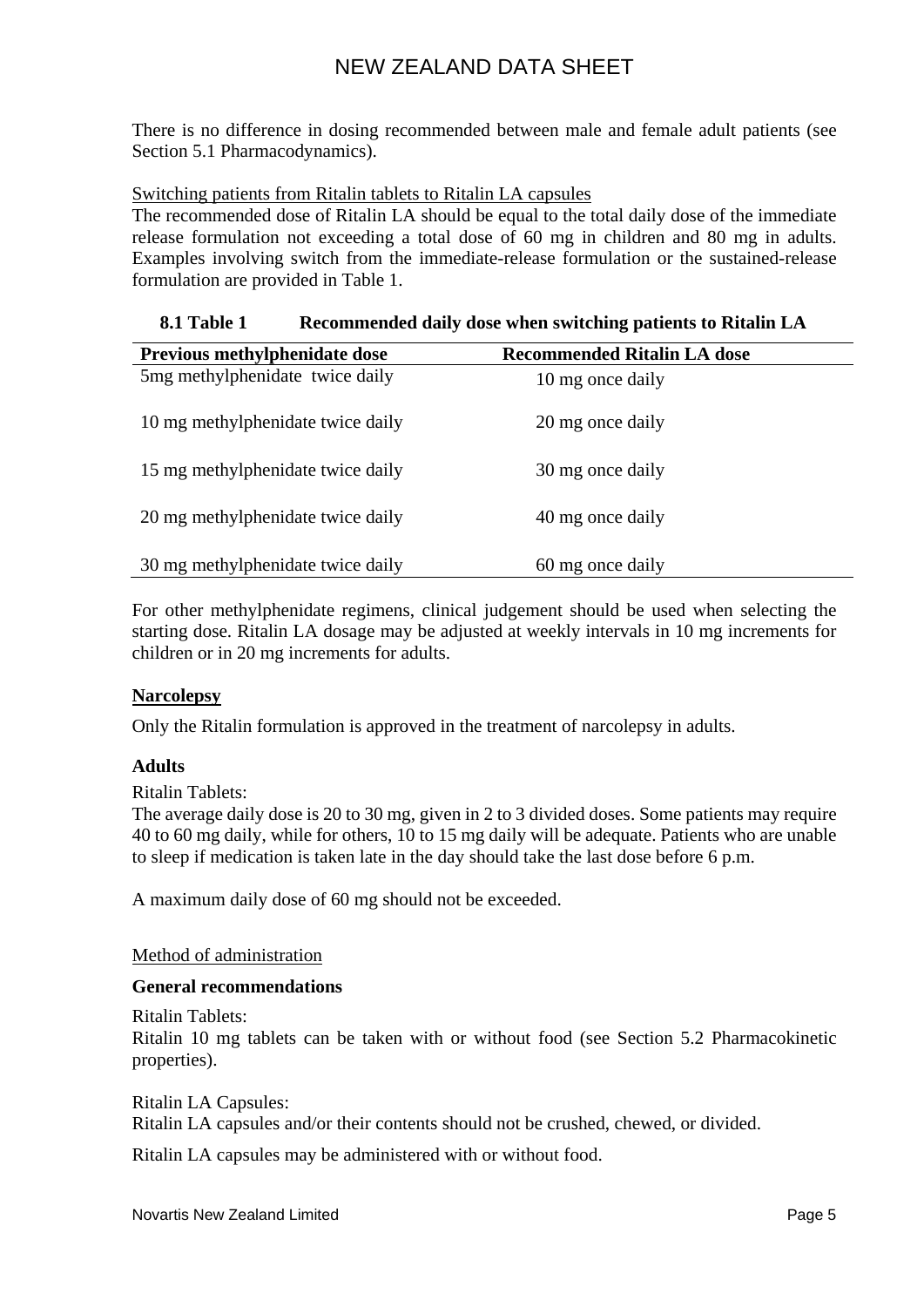They may be swallowed whole or alternatively may be administered by sprinkling the contents over a small amount of food (see the instructions: Administration by sprinkling LA capsule contents on food).

Administration by sprinkling Ritalin LA capsule contents on food

The capsules may be carefully opened and the beads sprinkled over soft food (e.g. apple-sauce). The food should not be warm because this could affect the modified-release properties of this formulation.

The mixture of drug and food should be consumed immediately in its entirety. The drug and food mixture should not be stored for future use.

# **4.3 Contraindications**

- Hypersensitivity to methylphenidate or to any of the excipients
- Anxiety, tension
- Agitation
- Hyperthyroidism
- Pre-existing cardiovascular disorders including severe hypertension, angina, arterial occlusive disease; heart failure, haemodynamically significant congenital heart disease, cardiomyopathies, myocardial infarction, potentially life-threatening arrhythmias and channelopathies (disorders caused by the dysfunction of ion channels)
- During treatment with monoamine oxidase (MAO) inhibitors, or within a minimum of 2 weeks of discontinuing those drugs, due to risk of hypertensive crisis (see Section 4.5 Interaction with other medicinal products and other forms of interaction)
- Glaucoma
- Phaeochromocytoma
- Diagnosis or family history of Tourette's syndrome.

# **4.4 Special warnings and precautions for use**

# **General**

Treatment with Ritalin is not indicated in all cases of Attention-Deficit/Hyperactivity disorder, and should be considered only after detailed history-taking and evaluation. The decision to prescribe Ritalin should depend on an assessment of the severity of symptoms and in paediatric patients, the appropriateness to the child's age, and not simply on the presence of one or more abnormal behavioural characteristics. Where these symptoms are associated with acute stress reactions, treatment with Ritalin is usually not indicated.

# **Cardiovascular**

Pre-existing Structural Cardiac Abnormalities or Other Serious Heart Problems:

Sudden death has been reported in association with the use of stimulants of the central nervous system at usual doses in patients with structural cardiac abnormalities or other serious problems. A causal relationship with stimulant products has not been established since some of these conditions alone may carry an increased risk of sudden death. Stimulant products generally should not be used in patients with known structural cardiac abnormalities or other serious cardiac disorders that may increase the risk of sudden death due to sympathomimetic effects of a stimulant drug. Before initiating Ritalin treatment, patients should be assessed for pre-existing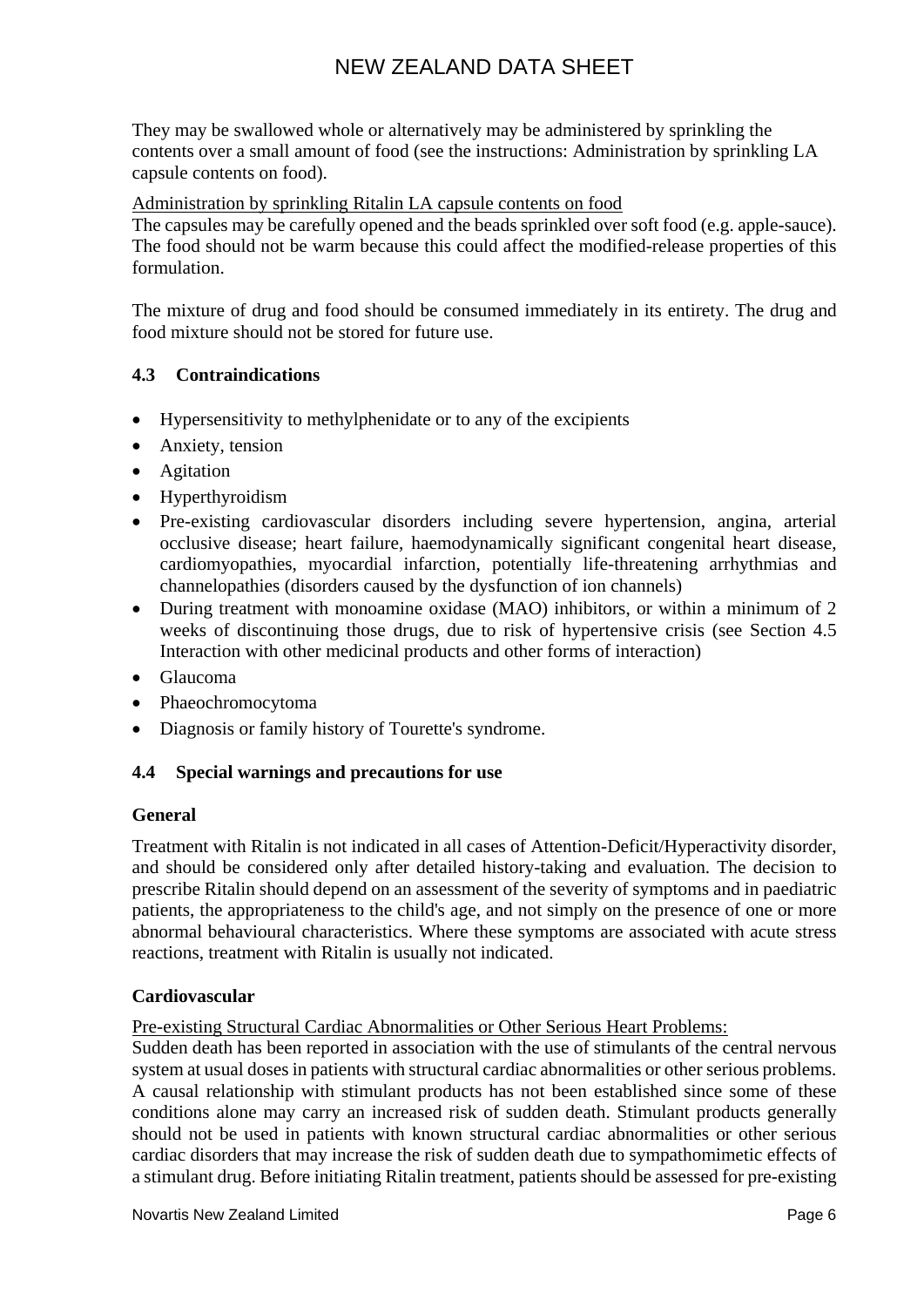cardiovascular disorders and a family history of sudden death and ventricular arrhythmia (see section 4.2 Posology and method of administration).

#### Cardiovascular Conditions:

Ritalin is contraindicated in patients with severe hypertension (see Section 4.3 Contraindications). Ritalin increases heart rate and systolic and diastolic blood pressure. Therefore, caution is indicated in treating patients whose underlying medical conditions might be compromised by increases in blood pressure or heart rate, e.g., those with pre-existing hypertension. Severe cardiovascular disorders are contraindicated (see Section 4.3 Contraindications).

Blood pressure should be monitored at appropriate intervals in all patients taking Ritalin, especially those with hypertension. Patients who develop symptoms suggestive of cardiac disease during Ritalin treatment should undergo a prompt cardiac evaluation.

#### Misuse and Cardiovascular Events:

Misuse of stimulants of the central nervous system, including Ritalin, may be associated with sudden death and other serious cardiovascular adverse events.

#### **Cerebrovascular**

#### Cerebrovascular conditions:

Patients with pre-existing central nervous system (CNS) abnormalities, e.g., cerebral aneurysm and/or other vascular abnormalities such as vasculitis or pre-existing stroke should not be treated with Ritalin. Patients with additional risk factors (history of cardiovascular disease, concomitant medications that elevate blood pressure) should be assessed regularly for neurological/psychiatric signs and symptoms after initiating treatment with Ritalin (see above, paragraph on Cardiovascular Conditions and Section 4.5 Interaction with other medicinal products and other forms of interaction).

#### **Psychiatric**

Co-morbidity of psychiatric disorders in ADHD is common and should be taken into account when prescribing stimulant products. Prior to initiating treatment with Ritalin, patients should be assessed for pre-existing psychiatric disorders and a family history of psychiatric disorders (see section 4.2 Posology and method of administration).

Treatment of ADHD with stimulant productsincluding Ritalin should not be initiated in patients with acute psychosis, acute mania or acute suicidality. These acute conditions should be treated and controlled before ADHD treatment is considered.

In the case of emergent psychiatric symptoms or exacerbation of pre-existing psychiatric symptoms, Ritalin should not be given to patients unless the benefit outweighs the potential risk.

#### Psychotic symptoms:

Psychotic symptoms, including visual and tactile hallucinations or mania have been reported in patients administered usual prescribed doses of stimulant products, including Ritalin (see section 4.8 Undesirable effects). Physicians should consider treatment discontinuation.

#### Aggressive behaviour: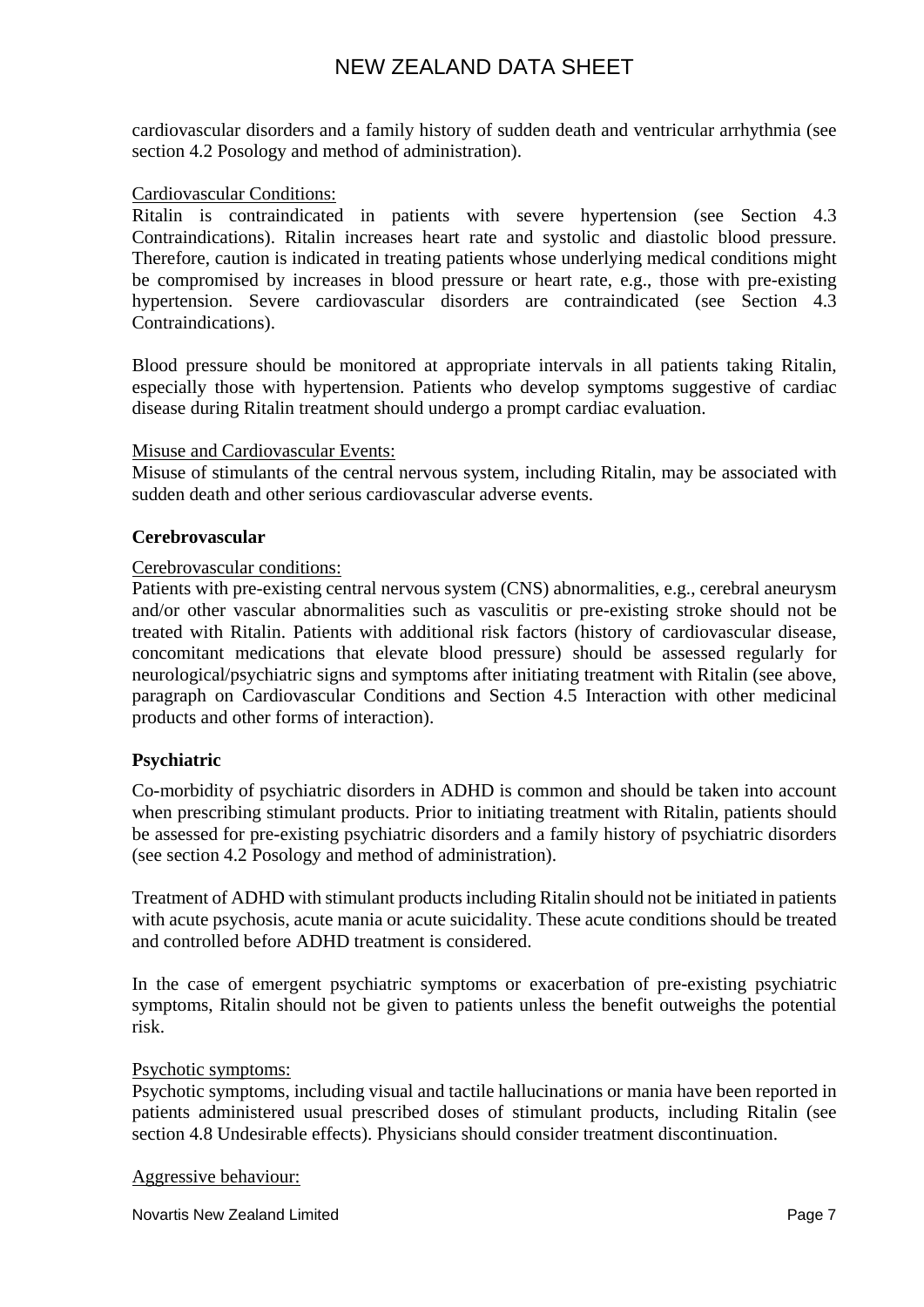Emergent aggressive behaviour or an exacerbation of baseline aggressive behaviour has been reported during stimulant therapy, including Ritalin. Physicians should evaluate the need for adjustment of treatment regimen in patients experiencing these behavioural changes, bearing in mind that upwards or downwards titration may be appropriate. Treatment interruption can be considered.

### Suicidal tendency:

Patients and caregivers of patients should be alerted about the need to monitor for clinical worsening, suicidal behaviour or thoughts or unusual changes in behaviour and to seek medical advice immediately if these symptoms appear. The physician should initiate appropriate treatment of any underlying psychiatric condition and consider a possible discontinuation or change in the ADHD treatment.

### Tics:

Ritalin is associated with the onset or exacerbation of motor and verbal tics. Worsening of Tourette's syndrome has also been reported (see section 4.8 Undesirable effects). Family history should be assessed and clinical evaluation for tics or Tourette's syndrome in patients should precede use of methylphenidate for ADHD treatment. Ritalin is contraindicated in case of diagnosis or family history of Tourette's syndrome (see Section 4.3 Contraindications). Patients should be regularly monitored for the emergence or worsening of tics during treatment with Ritalin.

### Serotonin syndrome:

Serotonin syndrome has been reported following co-administration of methylphenidate with serotonergic drugs such as selective serotonin reuptake inhibitors (SSRIs) and serotoninnorepinephrine reuptake inhibitors (SNRIs). The concomitant use of methylphenidate and serotonergic drugs is not recommended as this may lead to the development of serotonin syndrome. The symptoms of serotonin syndrome may include mental status changes (e.g. agitation, hallucinations, delirium, and coma), autonomic instability (e.g. tachycardia, labile blood pressure, dizziness, diaphoresis, flushing, hyperthermia), neuromuscular symptoms (e.g. tremor, rigidity, myoclonus, hyperreflexia, incoordination), seizures, and/or gastrointestinal symptoms (e.g. nausea, vomiting, diarrhoea). Prompt recognition of these symptoms is important so that treatment with methylphenidate and serotonergic drugs can be immediately discontinued and appropriate treatment instituted (see Section 4.5 Interaction with other medicinal products and other forms of interaction).

#### **Priapism**

Prolonged and painful erections, sometimes requiring surgical intervention, have been reported with methylphenidate products in both paediatric and adult patients. Priapism generally developed after some time on the drug, often subsequent to an increase in dose. Priapism has also been reported during a period of drug withdrawal (drug holidays or during discontinuation). Patients who develop abnormally sustained or frequent and painful erections should seek immediate medical attention.

#### **Growth retardation**

Moderately reduced weight gain and slight growth retardation have been reported with the longterm use of stimulants, including Ritalin, in children (see section 4.8 Undesirable effects).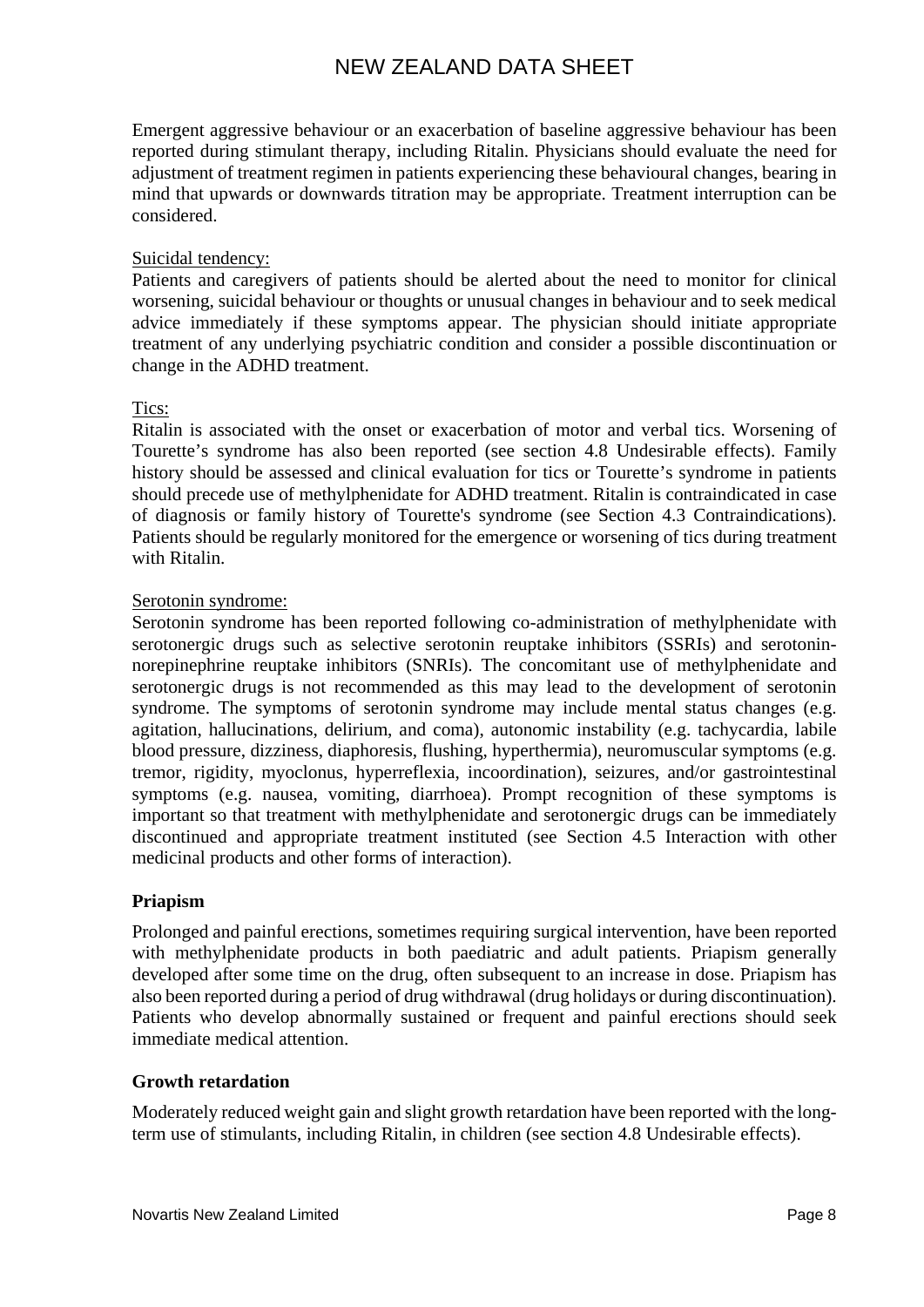Growth should be monitored as clinically necessary during treatment with Ritalin, and patients who are not growing or gaining height or weight as expected may need to have their treatment interrupted.

### **Seizures**

Ritalin should be used with caution in patients with epilepsy as clinical experience has shown that it can cause an increase in seizure frequency in a small number of such patients. If seizure frequency increases, Ritalin should be discontinued.

### **Drug abuse and dependence**

Chronic abuse of Ritalin can lead to marked tolerance and psychological dependence with varying degrees of abnormal behaviour. Frank psychotic episodes may occur, especially with parenteral abuse. Clinical data indicate that children given Ritalin are not more likely to abuse drugs as adolescents or adults.

Caution is called for in emotionally unstable patients, such as those with a history of drug dependence or alcoholism, because they may increase the dosage on their own initiative.

### **Withdrawal**

Careful supervision is required during drug withdrawal, since this may unmask depression as well as the effects of chronic over activity. Some patients may require long-term follow-up.

### **Haematological effects**

The long-term safety and efficacy profiles of Ritalin are not fully known. Patients requiring long-term therapy should therefore be carefully monitored and complete and differential blood counts and a platelet count performed periodically. In the event of haematological disorders appropriate medical intervention should be considered (see Section 4.8 Undesirable effects).

#### **Paediatric patients (under 6 years of age)**

Ritalin should **not** be used in children under 6 years of age, since safety and efficacy in this age group have not been established.

#### NON-CLINICAL SAFETY DATA

In a conventional study conducted in young rats, methylphenidate was administered orally at doses of up to 100 mg/kg/day for 9 weeks, starting early in the postnatal period (postnatal day 7) and continuing through sexual maturity (postnatal week 10). When the animals were tested as adults (postnatal weeks 13-14), decreased spontaneous locomotor activity was observed in males and females previously treated with 50 mg/kg/day or greater, and a deficit in the acquisition of a specific learning task was seen in females exposed to the highest dose of 100 mg/kg/day (about 58-fold higher than the MRHD on a mg/kg basis).

#### **Genotoxicity**

With methylphenidate, sister chromatid exchange and chromosome aberrations were elevated in one *in vitro* study in Chinese Hamster Ovary (CHO) cells. However, no genotoxicity effects were seen in several other assays, including no mutagenic effects in three *in vitro* tests (Ames reverse mutation test, mouse lymphoma forward mutation test, human lymphocyte chromosome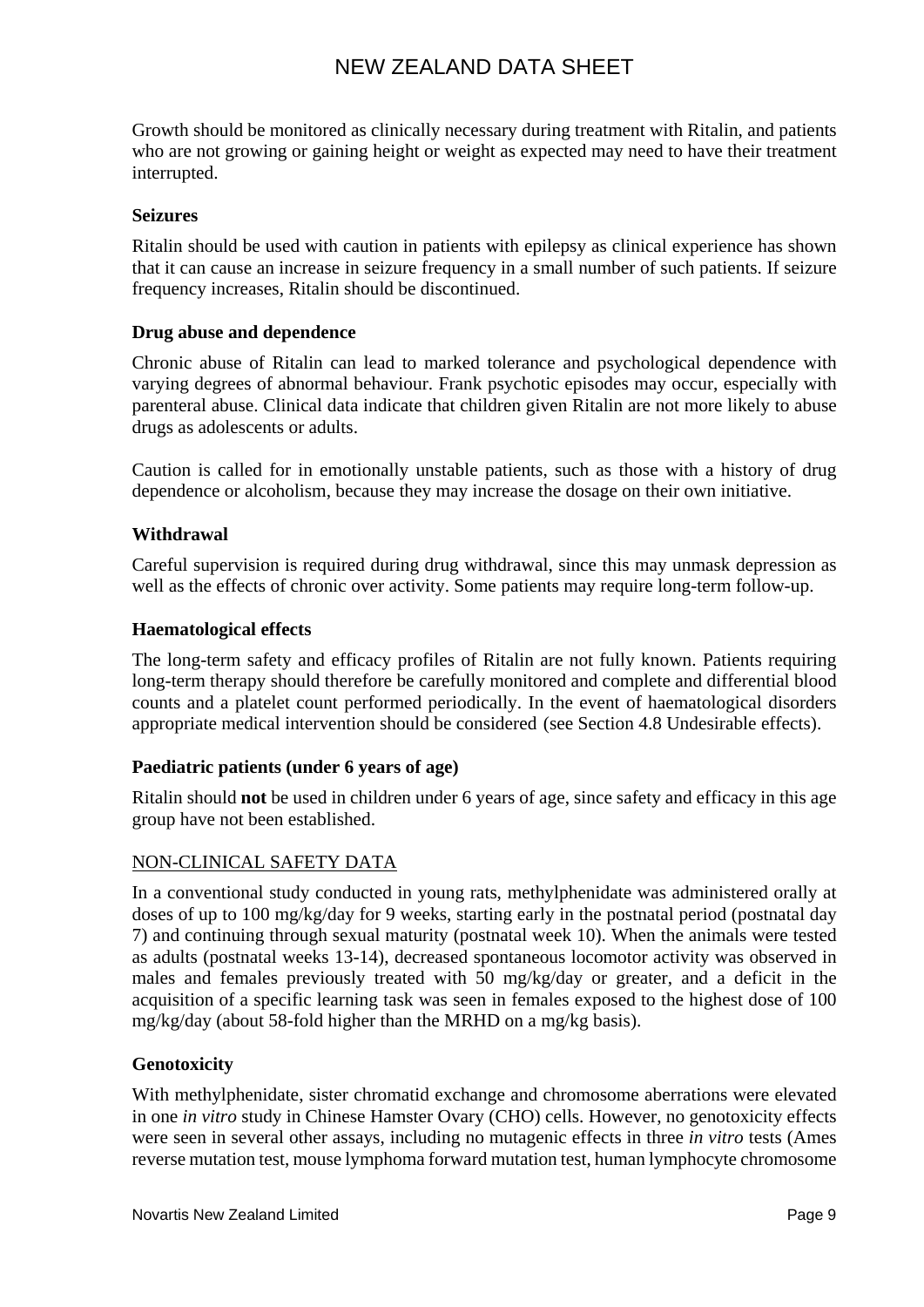aberration test) and no evidence of clastogenic or aneugenic effects in two *in vivo* mouse bone marrow (micronucleus tests, at doses up to 250 mg/kg, B6C3F1 mice from the same strain that showed liver tumours in the cancer bioassay were used in one of these studies. Additionally, there was no genotoxic potential as assessed by measuring cII mutations in the liver and micronuclei in peripheral reticulocytes in the Big Blue mouse, micronuclei in peripheral blood reticulocytes, HPRT mutations and chromosomal aberrations in peripheral blood lymphocytes of rhesus monkeys. Pig A locus mutations in adolescent rats, micronucleated reticulocyte frequencies in blood and DNA damage in blood, brain, and liver cells of adult male rats treated for 28 consecutive days, and by measuring micronuclei in mouse peripheral blood erythrocytes.

# **Carcinogenicity**

In a lifetime carcinogenicity study carried out in B6C3F1 mice, methylphenidate caused an increase in hepatocellular adenomas (a benign tumour) and, in males only, an increase in hepatoblastomas (a malignant tumour) at daily doses of approximately 60 mg/kg/day (about 35 fold-higher than the MRHD on a mg/kg basis). Hepatoblastoma is a relatively rare rodent malignant tumor type. There was no overall increase in the number of malignant hepatic tumours. The mouse strain used is particularly sensitive to the development of hepatic tumours. It is thought that hepatoblastomas might be due to non-genotoxic mechanisms such as an increase in hepatic cell proliferation. This is consistent with the increase in liver weights observed in this mouse carcinogenicity study.

Methylphenidate did not cause any increase in tumors in a lifetime carcinogenicity study carried out in F344 rats; the highest dose used was approximately 45 mg/kg/day (about 26-fold higher than the MRHD on a mg/kg basis).

# **4.5 Interaction with other medicinal products and other forms of interaction**

# **Pharmacodynamic interactions**

# **Anti-hypertensive drugs**

Ritalin may decrease the effectiveness of drugs used to treat hypertension*.*

#### **Use with drugs that elevate blood pressure**

Ritalin should be used with caution in patients being treated with drugs that elevate blood pressure (see also paragraph on Cerebrovascular Conditions in Section 4.4 Special warnings and precautions for use).

Because of possible hypertensive crisis, Ritalin is contraindicated in patients being treated (currently or within the preceding 2 weeks) with MAO-inhibitors (see Section 4.3 Contraindications).

#### **Use with alcohol**

Alcohol may exacerbate the adverse CNS effects of psychoactive drugs, including Ritalin. It is therefore advisable for patients to abstain from alcohol during treatment.

#### **Use with anaesthetics**

There is a risk of sudden blood pressure and heart rate increase during surgery. If surgery is planned, Ritalin should not be taken on the day of surgery.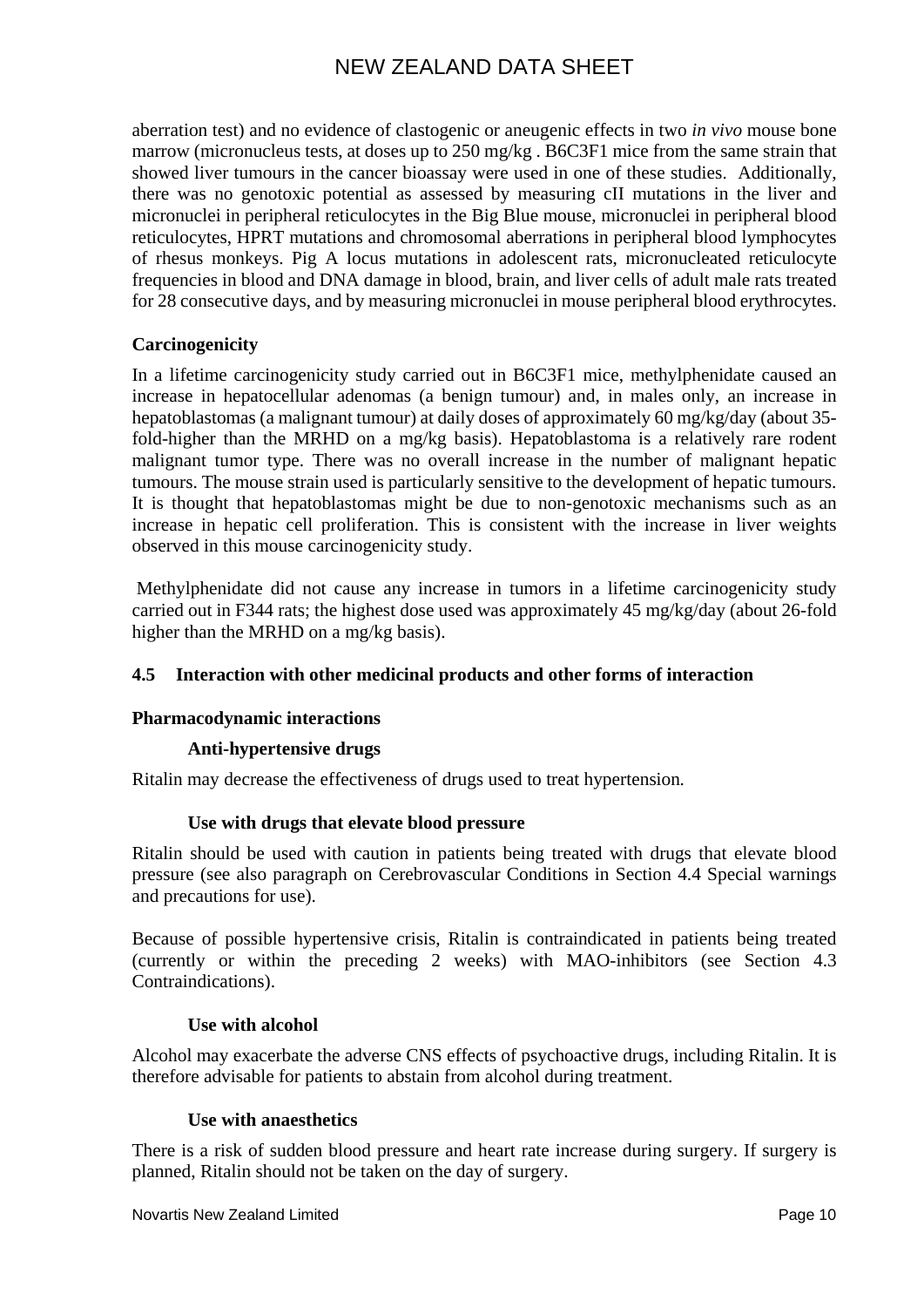### **Use with centrally acting alpha-2 agonists (e.g. clonidine)**

Serious adverse events including sudden death, have been reported in concomitant use with clonidine, although no causality for the combination has been established.

### **Use with domaminergic drugs**

As an inhibitor of dopamine reuptake, Ritalin may be associated with pharmacodynamic interactions when co-administered with direct and indirect dopamine agonists (including DOPA and tricyclic antidepressants) as well as dopamine antagonists (antipsychotics, e.g. haloperidol).

Concomitant use of Ritalin with antipsychotics is not recommended due to its counteracting mechanism of action. If upon medical assessment the combination is deemed necessary, monitoring for extrapyramidal symptoms (EPS) is recommended, as the concomitant use of methylphenidate with antipsychotics may increase the risk of EPS when there is a change (increase or decrease) in dosage of either or both medications.

#### **Use with serotonergic drugs**

The concomitant use of methylphenidate and serotonergic drugs is not recommended as this may lead to the development of serotonin syndrome (see Section 4.4 Special warnings and precautions for use). Methylphenidate has been shown to increase extracellular serotonin and norepinephrine and appears to have weak potency in binding serotonin transporter.

### **Pharmacokinetic interactions**

Ritalin is not metabolized by cytochrome P450 to a clinically relevant extent. Inducers or inhibitors of cytochrome P450 are not expected to have any relevant impact on Ritalin pharmacokinetics. Conversely, the d- and l-enantiomers of methylphenidate in Ritalin did not relevantly inhibit cytochrome P450 1A2, 2C8, 2C9, 2C19, 2D6, 2E1 or 3A.

Ritalin co-administration did not increase plasma concentrations of the CYP2D6 substrate desipramine.

Case reports suggested a potential interaction of Ritalin with coumarin anticoagulants, some anticonvulsants (e.g. phenobarbital, phenytoin, primidone), phenylbutazone, and tricyclic antidepressants but pharmacokinetic interactions were not confirmed when explored at larger sample sizes. The dosage of these drugs might have to be reduced.

An interaction with the anticoagulant ethyl biscoumacetate in 4 subjects was not confirmed in a subsequent study with a larger sample size (n=12).

Other specific drug-drug interaction studies with Ritalin have not been performed *in vivo*.

# **Drug/Laboratory test**

Methylphenidate may induce false positive laboratory tests for amphetamines, particularly with immunoassays screen test.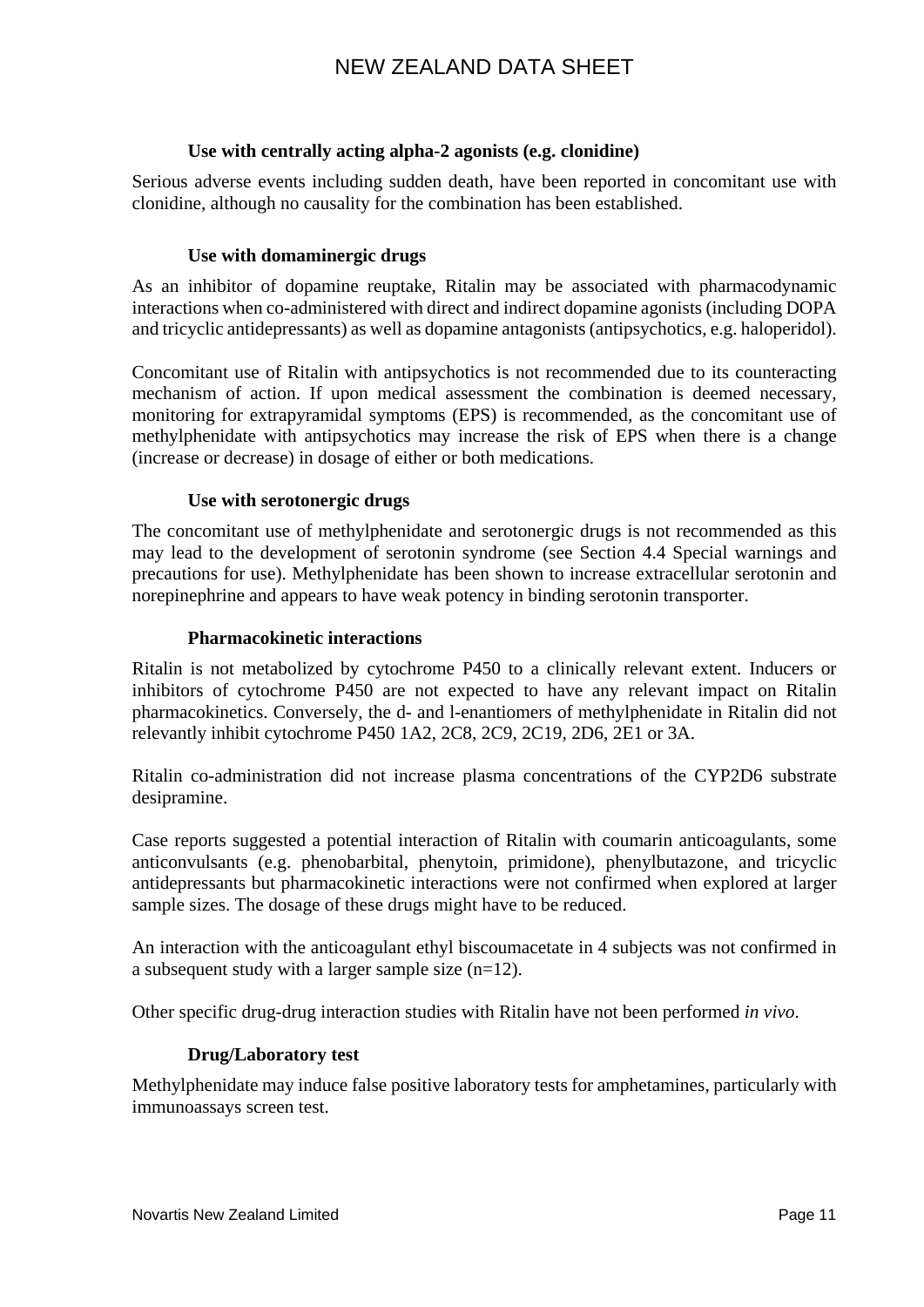## **4.6 Fertility, pregnancy and lactation**

#### **Women of child-bearing potential**

There are no data to support special recommendation in women of child-bearing potential.

#### **Pregnancy**

There is insufficient experience with use of methylphenidate in pregnant women. Ritalin should not be given to pregnant women unless the potential benefit outweighs the risk to the foetus. Methylphenidate is potentially teratogenic in rabbits (see Non-clinical Safety Data below).

#### NON-CLINICAL SAFETY DATA

#### **Reproductive toxicity**

Methylphenidate is considered to be possibly teratogenic in rabbits. Spina bifida with malrotated hind limbs was observed in two separate litters at a dose of 200 mg/kg/day. Exposure (AUC) at this dose was approximately 5.1 times higher than the extrapolated exposure at the maximum recommended human dose (MRHD). Exposure at the next lower dose, wherein no spina bifida was found, was 0.7 times the extrapolated exposure at MRHD. A second study was conducted with a high dose of 300 mg/kg, which was considered maternally toxic. No spina bifida was seen, however, in 12 litters (92 foetuses) surviving. Exposure (AUC) at 300 mg/kg was 7.5 times the extrapolated exposure at MRHD.

Methylphenidate is not teratogenic in rats. Development foetal toxicity was noted at a high dose of 75 mg/kg (20.9 times higher than the AUC at MRHD) and consisted of an increase of the instance of foetuses with delayed ossification of the skull and hyoid bones as well as foetuses with short supernumerary ribs.

When methylphenidate was administered to rats throughout pregnancy and lactation at doses of up to 45 mg/kg/day (about 26-fold higher than the MRHD on a mg/kg basis), offspring body weight gain was decreased at the highest dose, but no other effects on postnatal development were observed.

#### **Lactation**

Case reports showed that methylphenidate was distributed into breast milk reaching a milk-toplasma ration of approximately 2.5 (see Section 5.2 Pharmacokinetic properties).

A decision should be made whether to abstain from breast-feeding or to abstain from methylphenidate therapy, taking into account the benefit of breast-feeding to the child and the benefit of therapy to the mother.

It is not known whether the active substance of Ritalin and/or its metabolites pass into breast milk, but for safety reasons, breast-feeding mothers should not use Ritalin.

#### NON-CLINICAL SAFETY DATA

When methylphenidate was administered to rats throughout pregnancy and lactation at doses of up to 45 mg/kg/day (about 26-fold higher than the MRHD on a mg/kg basis), offspring body weight gain was decreased at the highest dose, but no other effects on postnatal development were observed.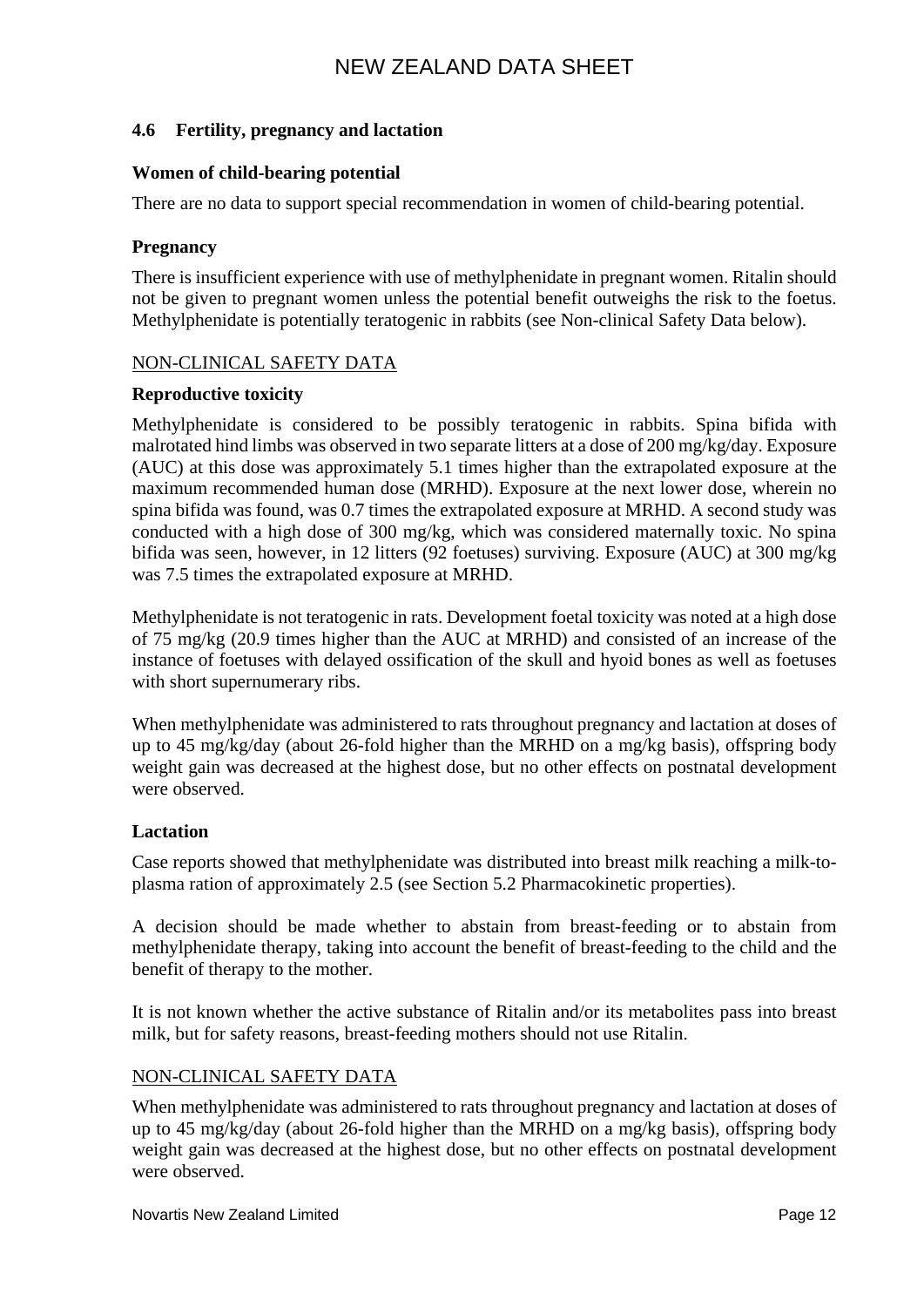# **Fertility**

No human data on the effect of methylphenidate on fertility are available. Methylphenidate did not impair fertility in male or female mice (see Non-clinical safety data below).

# NON-CLINICAL SAFETY DATA

Methylphenidate did not impair fertility in male or female mice that were fed diets containing the drug in an 18-week continuous breeding study. The study was conducted over two generations of mice continuously receiving methylphenidate doses of up to 160 mg/kg/day (about 90-fold higher than the MRHD on a mg/kg basis).

# **4.7 Effects on ability to drive and use machines**

Ritalin may cause dizziness, drowsiness, blurred vision, hallucinations or other CNS side effects (see section 4.8 Undesirable Effects).

Patients experiencing such side effects should refrain from driving, operating machinery, or engaging in other potentially hazardous activities.

# **4.8 Undesirable effects**

Nervousness and insomnia are very common adverse reactions which occur at the beginning of Ritalin treatment but can usually be controlled by reducing the dosage and/or omitting the afternoon or evening dose.

Decreased appetite is also very common but usually transient. Abdominal pain, nausea and vomiting are common to very common, usually occur at the beginning of treatment and may be alleviated by concomitant food intake.

# **Tabulated summary of adverse drug reactions**

The adverse reactions listed in Table 2 are listed by MedDRA (v15.1) system organ class. Within each organ class, the adverse drug reactions are ranked by frequency, using the following convention: very common  $\geq 10\%$ , common  $\geq 1\%$  to  $\lt 10\%$ ; uncommon  $\geq 0.1\%$  to  $\lt$ 1%; rare ≥ 0.01% to < 0.1%; very rare < 0.01%.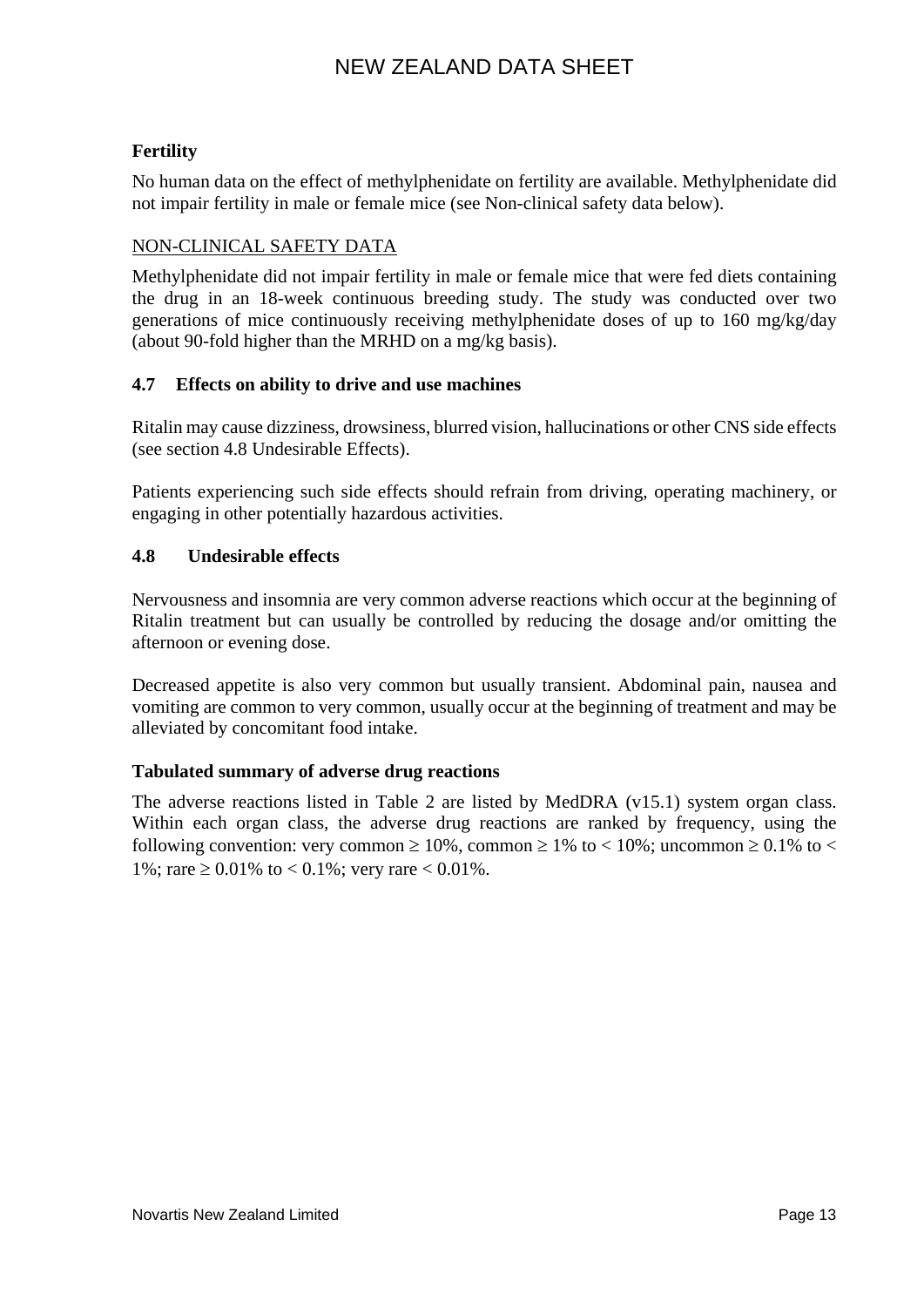| <b>9.1 Table 2</b><br>spontaneous reports and literature | Adverse reactions reported with Ritalin use from clinical studies,                                                                                                                                                 |
|----------------------------------------------------------|--------------------------------------------------------------------------------------------------------------------------------------------------------------------------------------------------------------------|
| <b>Infections and infestations</b>                       |                                                                                                                                                                                                                    |
| Very common:                                             | Nasopharyngitis*                                                                                                                                                                                                   |
| Blood and the lymphatic system disorders                 |                                                                                                                                                                                                                    |
| Very rare:                                               | Leucopenia, thrombocytopenia, anaemia                                                                                                                                                                              |
| <b>Immune system disorders</b>                           |                                                                                                                                                                                                                    |
| Very rare:                                               | Hypersensitivity reactions, including angioedema and<br>anaphylaxis                                                                                                                                                |
| <b>Metabolism and nutrition disorders</b>                |                                                                                                                                                                                                                    |
| Very common:                                             | Decreased appetite**                                                                                                                                                                                               |
| Rare:                                                    | Moderately reduced weight gain during prolonged use<br>in children                                                                                                                                                 |
| <b>Psychiatric disorders</b>                             |                                                                                                                                                                                                                    |
| Very common:                                             | Nervousness, insomnia                                                                                                                                                                                              |
| Common:                                                  | Anxiety*, restlessness*, sleep disorder*, agitation*,                                                                                                                                                              |
|                                                          | depression, aggression, bruxism                                                                                                                                                                                    |
| Very rare:                                               | Hyperactivity, psychosis (sometimes with visual and<br>tactile hallucinations), transient depressed mood                                                                                                           |
| Nervous system disorders                                 |                                                                                                                                                                                                                    |
| Common:                                                  | Dyskinesia, tremor*, headache, drowsiness, dizziness                                                                                                                                                               |
| Very rare:                                               | Convulsions, choreoathetoid movements, tics or<br>exacerbation of existing tics and Tourette's syndrome,<br>cerebrovascular disorders including vasculitis, cerebral<br>haemorrhages and cerebrovascular accidents |
| <b>Eye disorders</b>                                     |                                                                                                                                                                                                                    |
| Rare:                                                    | Difficulties in visual accommodation, blurred vision                                                                                                                                                               |
| <b>Cardiac disorders</b>                                 |                                                                                                                                                                                                                    |
| Common:                                                  | Tachycardia, palpitation, arrhythmias, changes in blood                                                                                                                                                            |
|                                                          | pressure and heart rate (usually an increase)                                                                                                                                                                      |
| Rare:                                                    | Angina pectoris                                                                                                                                                                                                    |
| <b>Respiratory, Thoracic and mediastinal disorders</b>   |                                                                                                                                                                                                                    |
| Common:                                                  | Cough*                                                                                                                                                                                                             |
| <b>Gastrointestinal disorders</b>                        |                                                                                                                                                                                                                    |
| Very common:                                             | Nausea**, dry mouth**                                                                                                                                                                                              |
| Common:                                                  | Abdominal pain, vomiting, dyspepsia*, toothache*                                                                                                                                                                   |
| <b>Hepatobiliary disorders</b>                           |                                                                                                                                                                                                                    |
| Very rare:                                               | Abnormal liver function, ranging from transaminase<br>elevation to hepatic coma                                                                                                                                    |
|                                                          |                                                                                                                                                                                                                    |

| Skin and subcutaneous tissue disorders |                                                                          |
|----------------------------------------|--------------------------------------------------------------------------|
| Common:                                | Rash, pruritus, urticaria, fever, scalp hair loss,                       |
|                                        | hyperhidrosis <sup>*</sup>                                               |
| Very rare:                             | Thrombocytopenic purpura, exfoliative dermatitis,<br>erythema multiforme |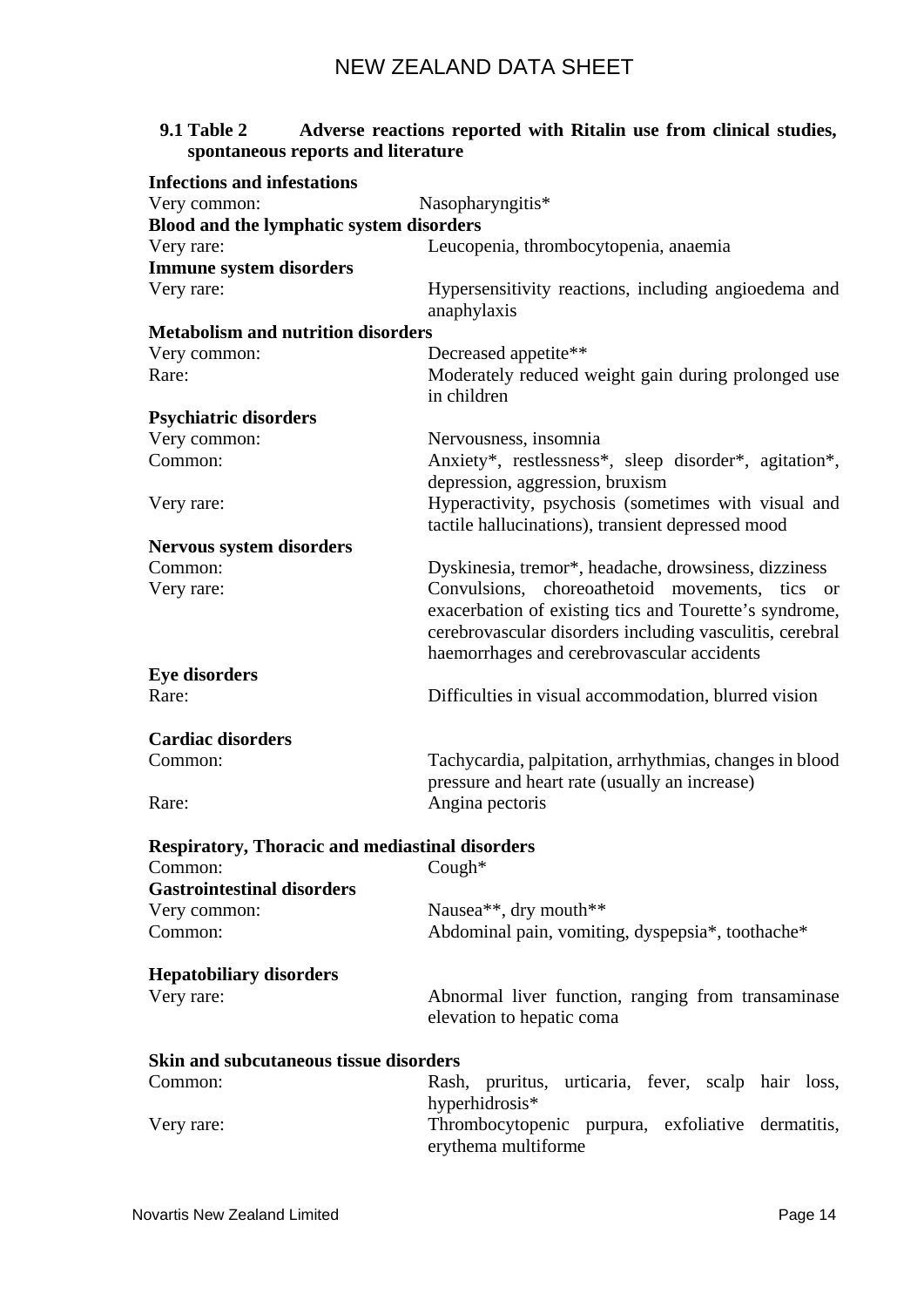| <b>Musculoskeletal and connective tissue disorders</b> |                                                                        |
|--------------------------------------------------------|------------------------------------------------------------------------|
| Common:                                                | Arthralgia                                                             |
| Uncommon:                                              | <b>Trismus</b>                                                         |
| Very rare:                                             | Muscle cramps                                                          |
|                                                        | General disorders and administration site conditions                   |
| Common:                                                | Feeling jittery*                                                       |
| Rare:                                                  | Slight growth retardation during prolonged use in                      |
|                                                        | children                                                               |
| <b>Investigations</b>                                  |                                                                        |
| Common:                                                | Weight decreased*                                                      |
| <b>Vascular disorders</b>                              |                                                                        |
| Common:                                                | Raynaud's phenomenon <sup>**</sup> , peripheral coldness <sup>**</sup> |
|                                                        |                                                                        |

\* ADRs reported from the clinical trials performed in adult ADHD patients The reported frequency of ADRs was based on the frequency observed higher in the adult ADHD clinical study which was higher than that previously reported for children.

Very rare reports of poorly documented neuroleptic malignant syndrome (NMS) have been received. In most of these reports, patients were also receiving other medications. It is uncertain what role Ritalin played in these cases.

### **Adverse drug reactions from spontaneous reports and literature cases (frequency not known)**

The following adverse drug reactions have been derived from post-marketing experience with Ritalin via spontaneous case reports and literature cases. Because these reactions are reported voluntarily from a population of uncertain size, it is not possible to reliably estimate their frequency which is therefore categorized as not known. Adverse drug reactions are listed according to system organ classes in [MedDRA.](http://www.dmsii.pharma.novartis.intra/meddra_llt_pt.jsp) Within each system organ class, ADRs are presented in order of decreasing seriousness.

### **10.1 Table 3 Adverse drug reactions from spontaneous reports and literature (frequency not known)**

| <b>Reproductive system and breast disorders</b>                       |
|-----------------------------------------------------------------------|
| Priapism                                                              |
| <b>Psychiatric disorders</b>                                          |
| Dysphemia, suicidal ideation or attempt (including completed suicide) |
| <b>Renal and urinary disorders</b>                                    |
| Enuresis                                                              |

#### **Additional adverse reactions reported with other methylphenidate-containing products**

The list below shows adverse reactions not listed for Ritalin (see Table 2) that have been reported with other methylphenidate-containing products based on clinical studies data and post-market spontaneous reports.

#### **Blood and lymphatic disorders** Pancytopenia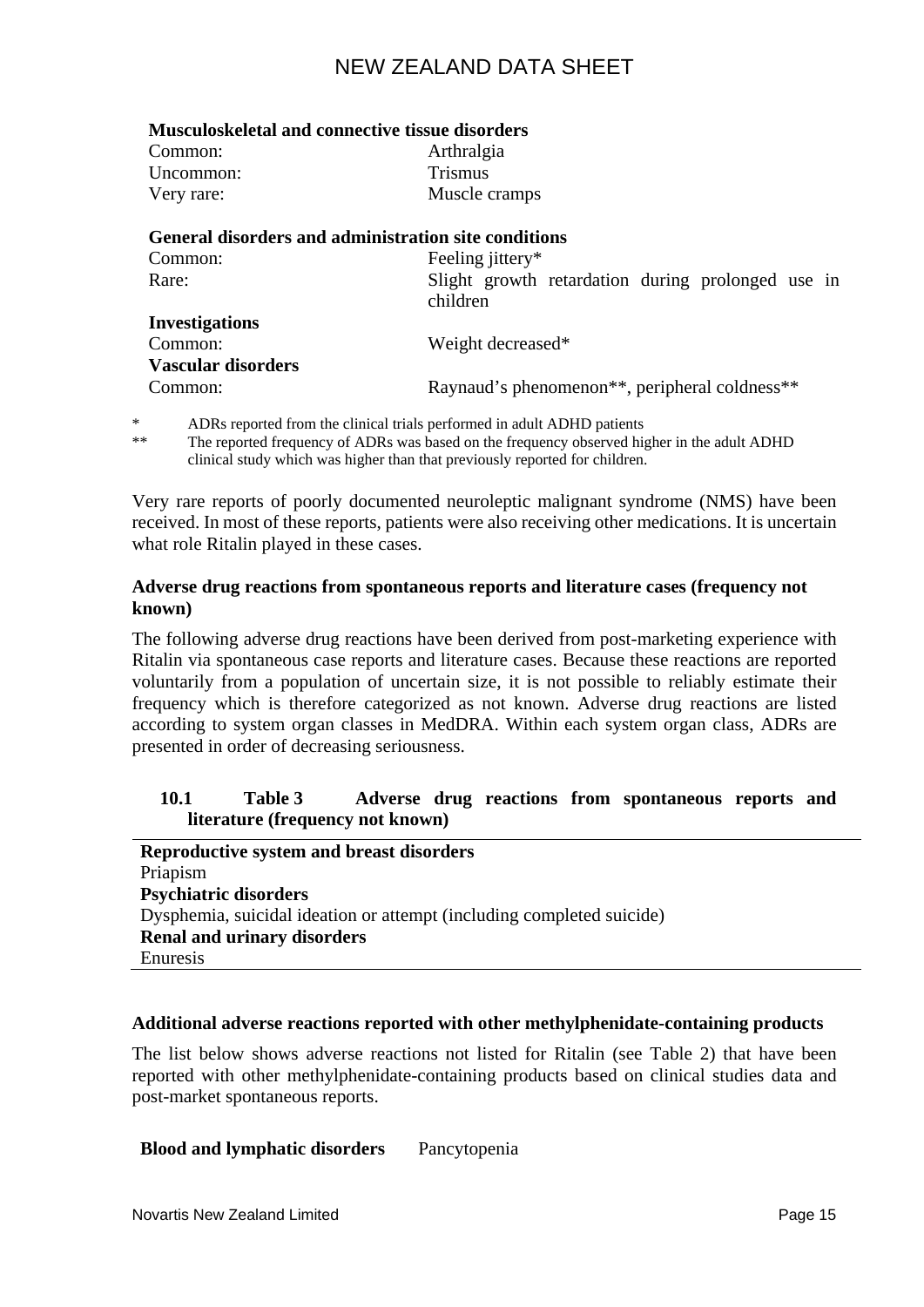| <b>Immune system disorders</b>                                 | Hypersensitivity reactions such as auricular swelling                                                                                                                                                                                                                                                                                                            |  |  |  |
|----------------------------------------------------------------|------------------------------------------------------------------------------------------------------------------------------------------------------------------------------------------------------------------------------------------------------------------------------------------------------------------------------------------------------------------|--|--|--|
| <b>Psychiatric disorders</b>                                   | Irritability, affect lability, abnormal behaviour or<br>anger, mood altered, mood swings,<br>thinking,<br>hypervigilance, mania, disorientation, libido disorder,<br>repetitive behaviours, over-focussing,<br>apathy,<br>confusional state, dependence. Cases of abuse and<br>dependence have been described, more often with<br>immediate release formulations |  |  |  |
| Nervous system disorders                                       | Reversible ischaemic neurological deficit, migraine                                                                                                                                                                                                                                                                                                              |  |  |  |
| <b>Eye disorders</b>                                           | Diplopia, mydriasis, visual disturbance                                                                                                                                                                                                                                                                                                                          |  |  |  |
| <b>Cardiac disorders</b>                                       | Cardiac arrest, myocardial infarction                                                                                                                                                                                                                                                                                                                            |  |  |  |
| Respiratory, thoracic and<br>mediastinal disorders             | Pharyngolaryngeal pain, dyspnoea                                                                                                                                                                                                                                                                                                                                 |  |  |  |
| <b>Gastrointestinal disorders</b>                              | Diarrhoea, constipation                                                                                                                                                                                                                                                                                                                                          |  |  |  |
| <b>Skin and subcutaneous tissue</b><br>disorders               | Angioneurotic oedema, erythema, fixed drug eruption                                                                                                                                                                                                                                                                                                              |  |  |  |
| Musculoskeletal, connective<br>tissue and bone disorders       | Myalgia, muscle twitching                                                                                                                                                                                                                                                                                                                                        |  |  |  |
| <b>Renal and urinary disorders</b>                             | Haematuria                                                                                                                                                                                                                                                                                                                                                       |  |  |  |
| <b>Reproductive system and breast</b><br>disorders             | Gynaecomastia                                                                                                                                                                                                                                                                                                                                                    |  |  |  |
| <b>General disorders and</b><br>administration site conditions | Chest pain, fatigue, sudden cardiac death                                                                                                                                                                                                                                                                                                                        |  |  |  |
| <b>Investigations</b>                                          | Cardiac murmur                                                                                                                                                                                                                                                                                                                                                   |  |  |  |

# **4.9 Overdose**

#### **Signs and symptoms**

Signs and symptoms of acute overdosage, mainly due to overstimulation of the central and sympathetic nervous systems, may include: vomiting, agitation, tremor, hyperreflexia, muscle twitching, convulsions (possibly followed by coma), euphoria, confusion, hallucinations,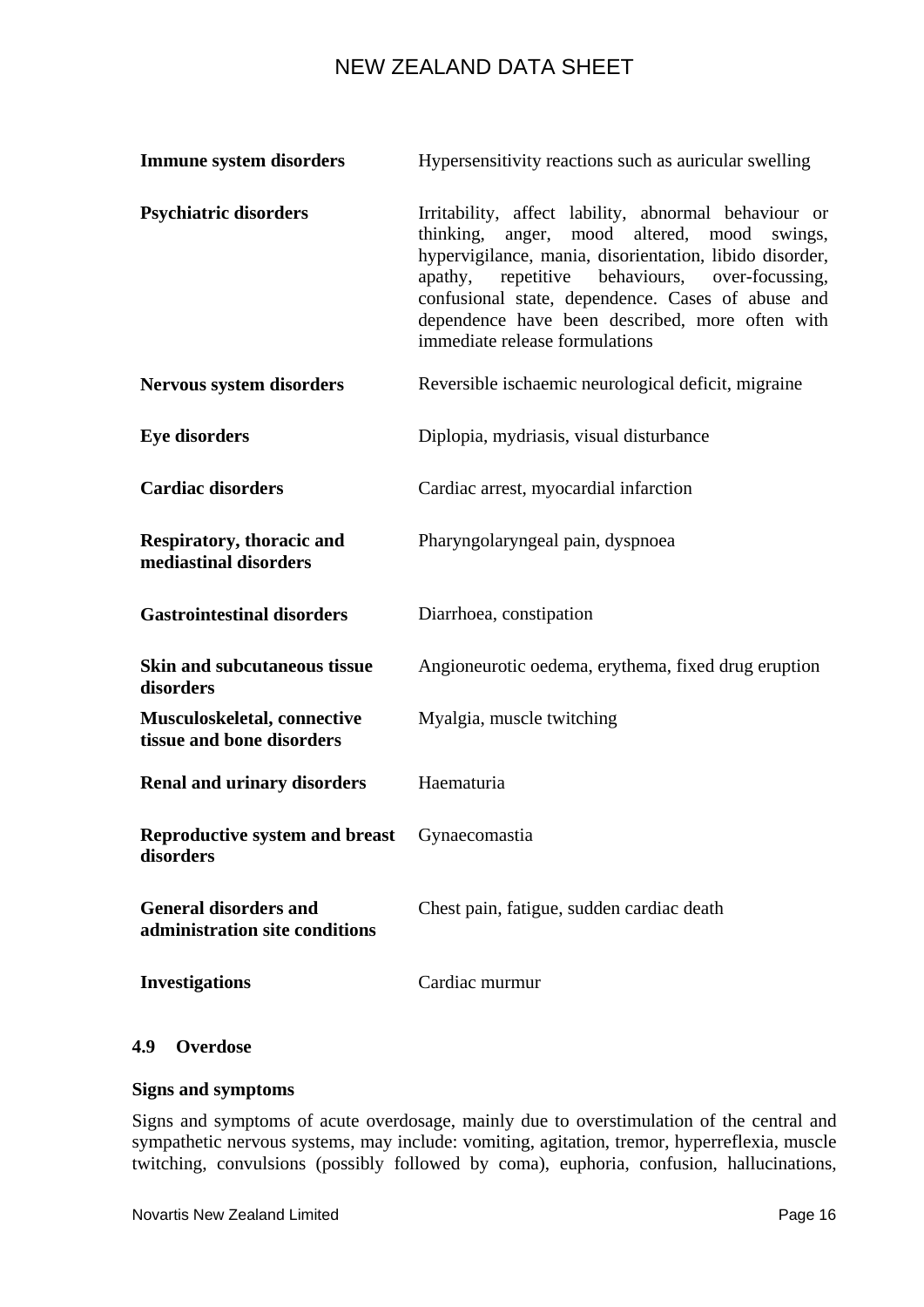delirium, sweating, flushing, headache, hyperpyrexia, tachycardia, palpitation, cardiac arrhythmias, hypertension, mydriasis, dryness of mucous membranes and rhabdomyolysis.

### **Management**

When treating an overdose, practitioners should bear in mind that a second release of methylphenidate from Ritalin LA (methylphenidate hydrochloride modified-release capsules) occurs approximately four hours after administration.

Management consists in providing supportive measures, and symptomatic treatment of lifethreatening events, e.g. hypertensive crisis, cardiac arrhythmias, convulsions. For the most current guidance for treatment of symptoms of overdose, the practitioner should consult a certified Poison Control Centre or current toxicological publication.

Supportive measures include preventing self-injury and protecting the patient from external stimuli that would exacerbate the overstimulation already present. If the overdose is oral and the patient is conscious, the stomach could be evacuated by induction of vomiting, followed by administration of activated charcoal. Airway protected gastric lavage is necessary in hyperactive or unconscious patients, or those with depressed respiration. Intensive care must be provided to maintain adequate circulation and respiratory exchange; external cooling procedures may be required to reduce hyperpyrexia.

The efficacy of peritoneal dialysis or extracorporeal haemodialysis for Ritalin overdosage has not been established. Clinical experience with acute overdosage is limited. Patients who have received doses higher than those recommended should be carefully monitored. In the event of overdose leading to clinically significant hypocalcaemia, reversal may be achieved with supplemental oral calcium and/or an infusion of calcium gluconate.

#### **For advice on the management of overdose please contact the National Poisons Centre on 0800 POISON (0800 764766).**

# **5. PHARMACOLOGICAL PROPERTIES**

**Pharmacotherapeutic group:** psychostimulants **ATC code:** NO6B AO4

#### **5.1 Pharmacodynamics**

Ritalin is a racemate consisting of a 1:1 mixture of d-methylphenidate (d-MPH) and lmethylphenidate (l-MPH).

Ritalin is a mild CNS stimulant with more prominent effects on mental than on motor activities. Its mode of action in humans is not completely understood, but its stimulant effects are thought to be due to an inhibition of dopamine and norepinephrine reuptake into presynaptic neurons and thereby increasing these neurotransmitters in the extraneuronal space reuptake in the striatum, without triggering the release of dopamine.

The mechanism by which Ritalin exerts its mental and behavioural effects in children is not clearly established, nor is there conclusive evidence showing how these effects relate to the condition of the central nervous system.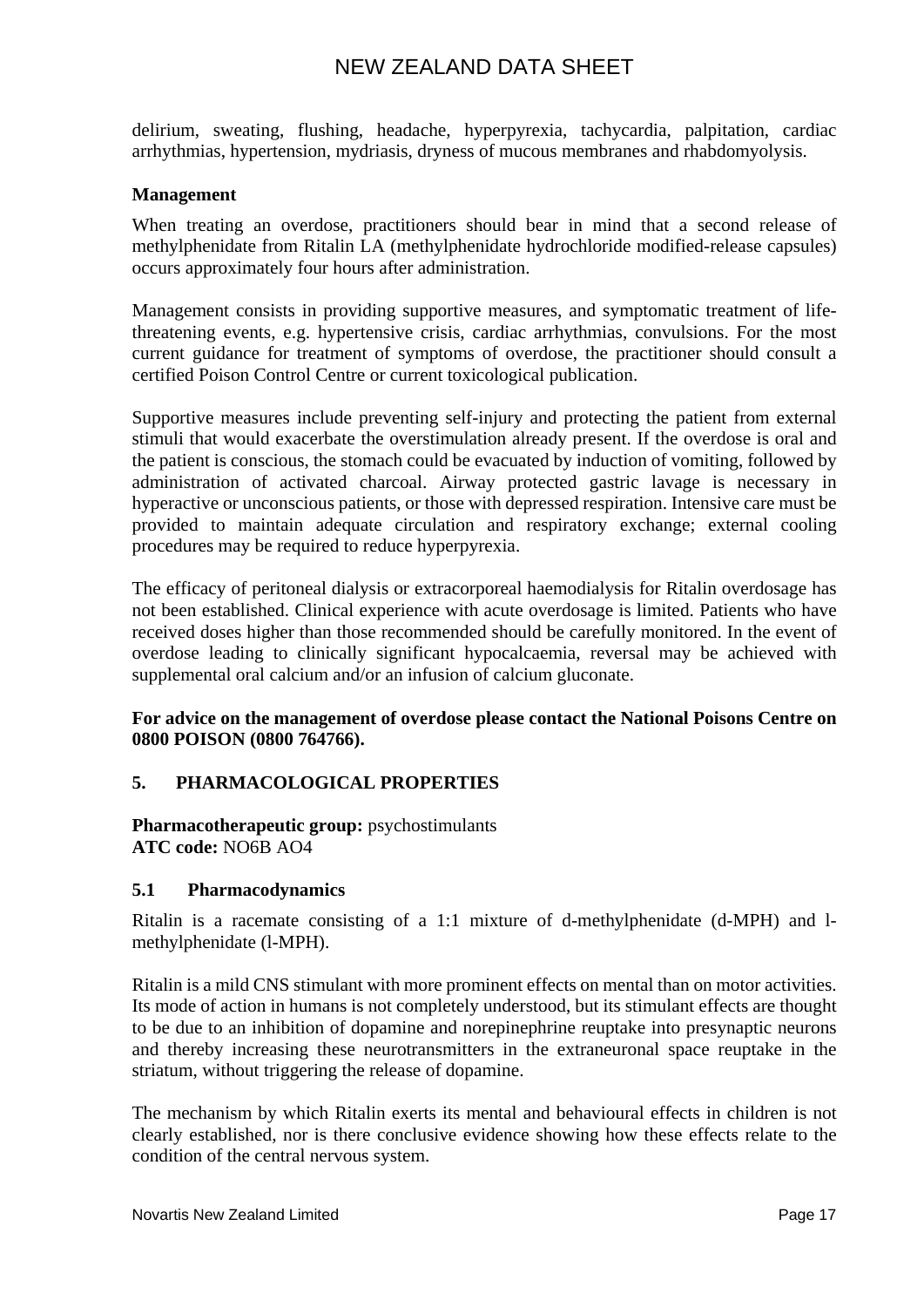The l-enantiomer is thought to be pharmacologically inactive.

The effect of treatment with 40 mg dexmethylphenidate hydrochloride, the pharmacologically active d-enantiomer of Ritalin, on QT/QTc interval was evaluated in a study in 75 healthy volunteers. The maximum mean prolongation of QTcF intervals was <5 ms, and the upper limit of the 90% confidence interval was below 10 ms for all time matched comparisons versus placebo. This was below the threshold of clinical concern and no exposure response relationship was evident.

### Clinical efficacy and safety

Ritalin has been used for over 50 years in the treatment of ADHD. Its effectiveness in the treatment of ADHD is well established. In addition to improving core symptoms of ADHD, methylphenidate also improves behaviours associated with ADHD such as impaired academic performance and social function.

Studies in the published literature have shown Ritalin to significantly improve daytime sleepiness and cataplexy.

# **Children with ADHD**

Ritalin LA was evaluated in a randomized, double-blind, placebo-controlled, parallel group clinical study in which 134 children, ages 6 to 12, with DSM-IV diagnoses of Attention Deficit Hyperactivity Disorder (ADHD) received a single morning dose of Ritalin LA in the range of 10-40 mg/day, or placebo, for up to 2 weeks. The optimal dose for each patient was determined in a dose titration phase of the study prior to randomization.

The primary efficacy variable was the change from baseline to the final rating in the ADHD/DSM-IV Scale for Teachers (CADS-T) total subscale score. The CADS-T assesses symptoms of hyperactivity and inattention. The analysis of the primary efficacy variable showed a significant treatment difference in favour of Ritalin LA ( $p < 0.0001$ ). A statistically significant treatment effect for Ritalin LA relative to placebo was also found in all analyses of the secondary CADS efficacy variables, as well as in two post-hoc analyses for the ADHD diagnostic subtypes (combined type, inattentive type). The results of the primary and secondary efficacy analyses are summarized in Table 4.

|                       | <b>Ritalin LA</b> |                                                   | <b>Placebo</b>  |                                                   | p-value  |
|-----------------------|-------------------|---------------------------------------------------|-----------------|---------------------------------------------------|----------|
|                       | n                 | Mean<br>change <sup>1</sup><br>(SD <sup>2</sup> ) | n,              | Mean<br>change <sup>1</sup><br>(SD <sup>2</sup> ) |          |
| CADS-T subscale       |                   |                                                   |                 |                                                   |          |
| Total                 | 62 <sup>3</sup>   | 10.7(15.7)                                        | 70 <sup>3</sup> | $-2.8(10.6)$                                      | < 0.0001 |
| Inattentive           | 62                | 5.3(8.25)                                         | 70              | $-1.5(5.67)$                                      | < 0.0001 |
| Hyperactive-Impulsive | 62                | 5.4(7.95)                                         | 70              | $-1.3(5.93)$                                      | < 0.0001 |
| CADS-P subscale       |                   |                                                   |                 |                                                   |          |
| Total                 | 63                | 6.3(13.5)                                         | 70              | 0.5(13.55)                                        | 0.0043   |
| Inattentive           | 63                | 2.8(7.28)                                         | 70              | 0.2(6.4)                                          | 0.0213   |
| Hyperactive-Impulsive | 63                | 3.5(6.87)                                         | 70              | 0.3(7.66)                                         | 0.0015   |

**Table 4 ADHD/DSM-IV Subscales for teachers and parents, change from baseline (ITT population, LOCF analysis)**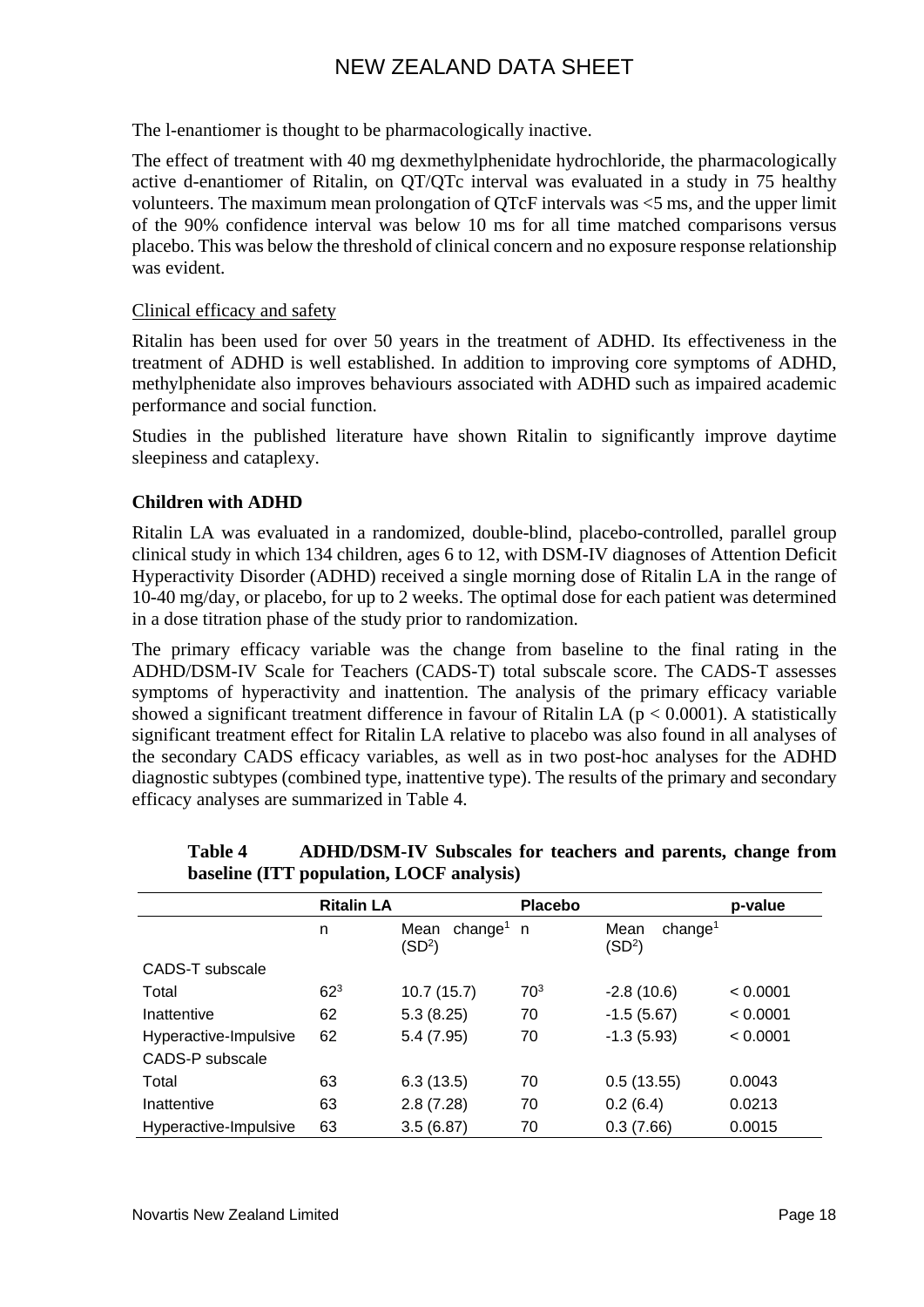|                                                                       | <b>Ritalin LA</b> | <b>Placebo</b>                                                                                                           | p-value |
|-----------------------------------------------------------------------|-------------------|--------------------------------------------------------------------------------------------------------------------------|---------|
| <sup>1</sup> score at end of placebo-washout period minus final score |                   |                                                                                                                          |         |
| <sup>2</sup> standard deviation                                       |                   |                                                                                                                          |         |
| They are, therefore, not included in the descriptive statistics.      |                   | <sup>3</sup> two patients (one in each treatment group) had no CADS-T baseline values but had post-randomization values. |         |
|                                                                       |                   |                                                                                                                          |         |

### **Adults with ADHD**

Ritalin LA was evaluated in a randomized, double-blind, placebo-controlled, multicentre study (RIT124D2302) in the treatment of 725 adult patients (395 male and 330 female) diagnosed with ADHD according to DSM-IV ADHD criteria. The study was designed to:

- 1) Confirm the clinically effective and safe dose range of Ritalin LA for adults (18 to 60 years old) in a 9-week, double-blind, randomized, placebo-controlled, parallel group period (Period 1) consisting of a 3-week titration stage followed by a 6-week fixed dose stage (40, 60, 80 mg/day or placebo). Subsequently patients were re-titrated to their optimal dose of Ritalin LA (40, 60 or 80 mg/day) over a 5 week period (Period 2).
- 2) Evaluate the maintenance of effect of Ritalin LA in adults with ADHD in a 6 month, doubleblind, randomized, withdrawal study (period 3).

Efficacy was assessed using the DSM-IV ADHD rating scale (DSM-IV ADHD RS) for symptomatic control and Sheehan Disability Score (SDS) for functional improvement as change in respective total scores from baseline to the end of the first period. All dose levels of Ritalin LA showed significantly greater symptom control  $(p < 0.0001$  for all dose levels) compared to placebo as measured by a reduction in DSM-IV ADHD RS total score. All doses of Ritalin LA showed significantly greater functional improvement ( $p=0.0003$  at 40 mg,  $p=0.0176$  at 60 mg, p < 0.0001 at 80 mg) compared to placebo as measured by reduction in SDS total score (see Table 5).

Significant clinical efficacy was demonstrated in all three Ritalin LA dose levels using physician rated scales [Clinical Global Impression- Improvement (CGI-I) and Clinical Global Improvement- Severity (CGI-S)], self-rated scales [Adult Self-Rating Scale (ASRS)] and observer- rated scales [Conners' Adult ADHD Rating Scale Observer Short Version (CAARS O: S)]. The results were consistently in favour of Ritalin LA over placebo across all assessments in period 1.

|                   |                       | <b>Ritalin LA</b><br>40 mg | <b>Ritalin LA</b><br>60 mg | <b>Ritalin LA</b><br>80 mg | <b>Placebo</b> |
|-------------------|-----------------------|----------------------------|----------------------------|----------------------------|----------------|
| Change in         | n                     | 160                        | 155                        | 156                        | 161            |
| DSM-IV<br>ADHD RS | LS mean*              | 15.45                      | 14.71                      | 16.36                      | 9.35           |
| from baseline     | p-value               | < 0.0001                   | < 0.0001                   | < 0.0001                   |                |
|                   | Significance<br>level | 0.0167                     | 0.0208                     | 0.0313                     |                |
|                   | n                     | 151                        | 146                        | 148                        | 152            |
|                   | LS mean               | 5.89                       | 4.9                        | 6.47                       | 3.03           |
|                   | p-value               | 0.0003                     | 0.0176                     | < 0.0001                   |                |

# **Table 5 Analysis of improvement from baseline 1 to end of Period 1 in DSM IV ADHD RS total score and SDS total score by treatment / (LOCF\*) for Period 1**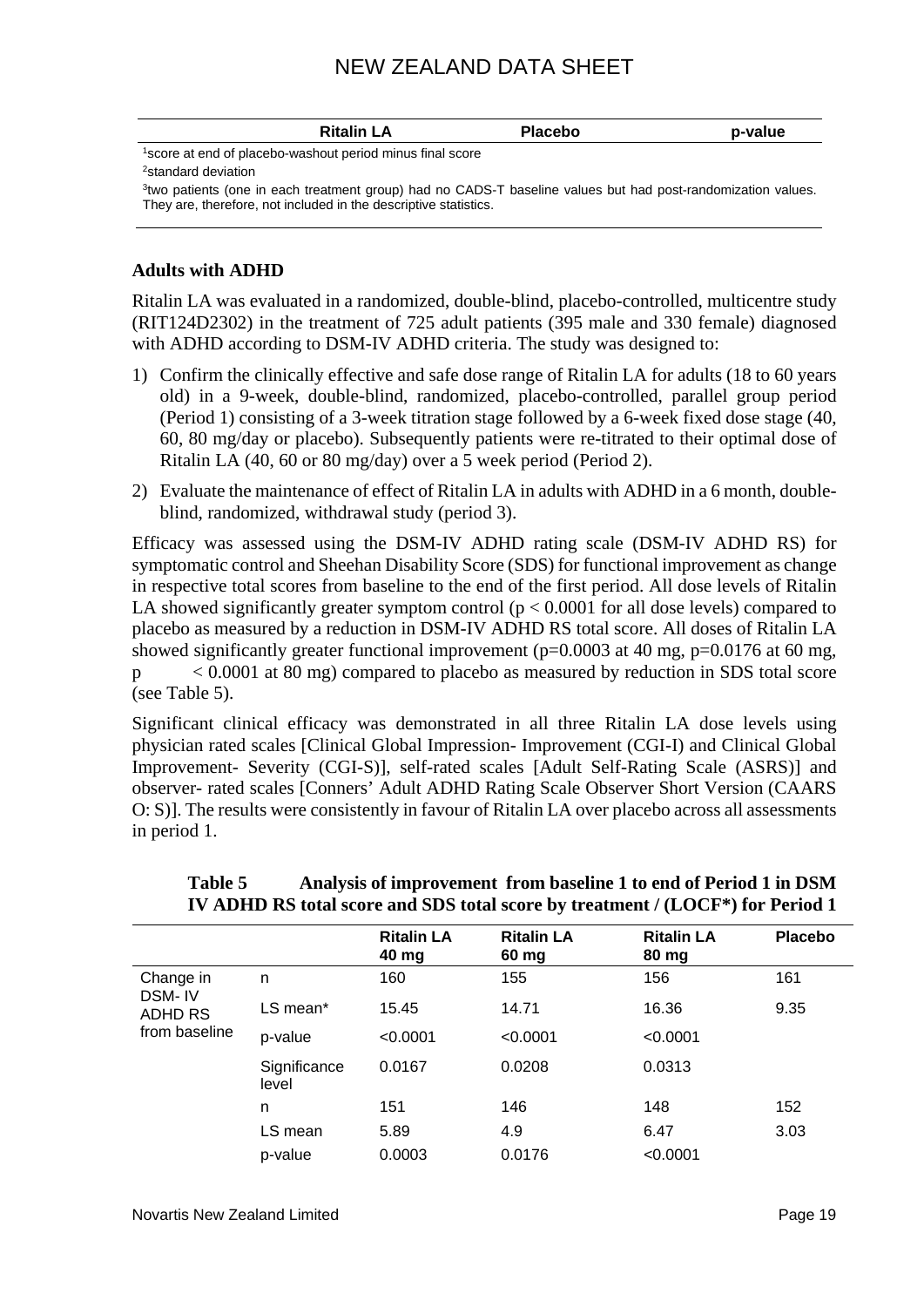|                                                  |                                                                                                                                  | <b>Ritalin LA</b><br>40 mg | <b>Ritalin LA</b><br>60 mg | <b>Ritalin LA</b><br>80 mg | <b>Placebo</b> |
|--------------------------------------------------|----------------------------------------------------------------------------------------------------------------------------------|----------------------------|----------------------------|----------------------------|----------------|
| Change in<br>SDS total<br>score from<br>baseline | Significance<br>level***                                                                                                         | 0.0167                     | 0.0208                     | 0.0313                     |                |
| * LOCF:                                          | Last Observation Carried Forward using the final visit for each patient with data in the 6-week fixed-<br>dose phase of Period 1 |                            |                            |                            |                |

\*\*LS mean: Least Square mean changes from Analysis of Covariance (ANCOVA) model with treatment group & centre as factors and baseline DSM-IV ADHD RS total score and SDS total score as covariate

\*\*\*Significance level: the final two-sided level of significance (alpha) for the test following the extended gatekeeping procedure

**Table 6 Percentage of treatment failures during Period 3** 

Maintenance of effect of Ritalin LA was evaluated by measuring the percentage of treatment failure in Ritalin LA compared to the placebo group at the end of a 6-month maintenance period (see Table 6). Once the Ritalin LA dose was optimized in Period 2, approximately 79 % of patients continued to maintain disease control for a period of at least 6 months ( $p < 0.0001$  vs. placebo). An odds ratio of 0.3 suggested that patients treated with placebo had a 3 times higher chance of becoming a treatment failure compared to Ritalin LA.

| 1 avie v                 | Percentage of treatment failures during Period 5                                                                    |                                         |                        |                                        |  |
|--------------------------|---------------------------------------------------------------------------------------------------------------------|-----------------------------------------|------------------------|----------------------------------------|--|
|                          |                                                                                                                     | All Ritalin LA vs placebo               |                        |                                        |  |
|                          | <b>All Ritalin LA</b><br>$N = 352$<br>$n \quad (%)$                                                                 | <b>Placebo</b><br>$N = 115$<br>(%)<br>n | Odds ratio<br>(95% CI) | P-value*<br>(significance<br>$level**$ |  |
| <b>Treatment failure</b> | 75(21.3)                                                                                                            | 57 (49.6)                               | 0.3(0.2, 0.4)          | $< 0.0001$ (0.0500)                    |  |
| Not treatment failure    | 277 (78.7)                                                                                                          | 58 (50.4)                               |                        |                                        |  |
|                          | Two-sided n-value based on comparison between each Ritalin LA group and placebo using the logistic regression model |                                         |                        |                                        |  |

\* Two-sided p-value based on comparison between each Ritalin LA group and placebo using the logistic regression model. \*\*Significance level = the final two-sided level of significance (alpha) for the test following the extended gatekeeping procedure

Patients who entered Period 3 had completed a total of between 5 14 weeks of Ritalin LA treatment in Periods 1 and 2. Patients then assigned to placebo in Period 3 did not experience increased signs of withdrawal and rebound compared to patients who continued on Ritalin LA treatment.

The study performed in adults did not suggest any difference in efficacy or safety amongst gender subgroups (see section 4.2 Posology and method of administration).

The long term efficacy and safety of Ritalin LA in adult patients was further evaluated in a 26 week open label extension study of Ritalin LA in 298 adult patients with ADHD (RIT124D2302E1). Combining all patients in both studies, a total of 354 patients continuously received Ritalin LA for > 6 months and 136 patients for > 12 months.

The safety profile of Ritalin LA did not change with the longer duration of treatment of adult ADHD patients. The safety profile seen in study RIT124D2302E1 was similar to that observed in study RIT124D2302. No unexpected serious adverse events or adverse events were observed in this extension study and the commonly observed adverse events were expected and driven by the pharmacologic activity.

Furthermore, Ritalin LA treatment during the study consistently demonstrated clinical efficacy when using self-rated scales (SDS) and physician-rated scales (ie, DSM-IV ADHD RS, CGI-I, and CGI-S). The results were consistently in favor of Ritalin LA treatment across all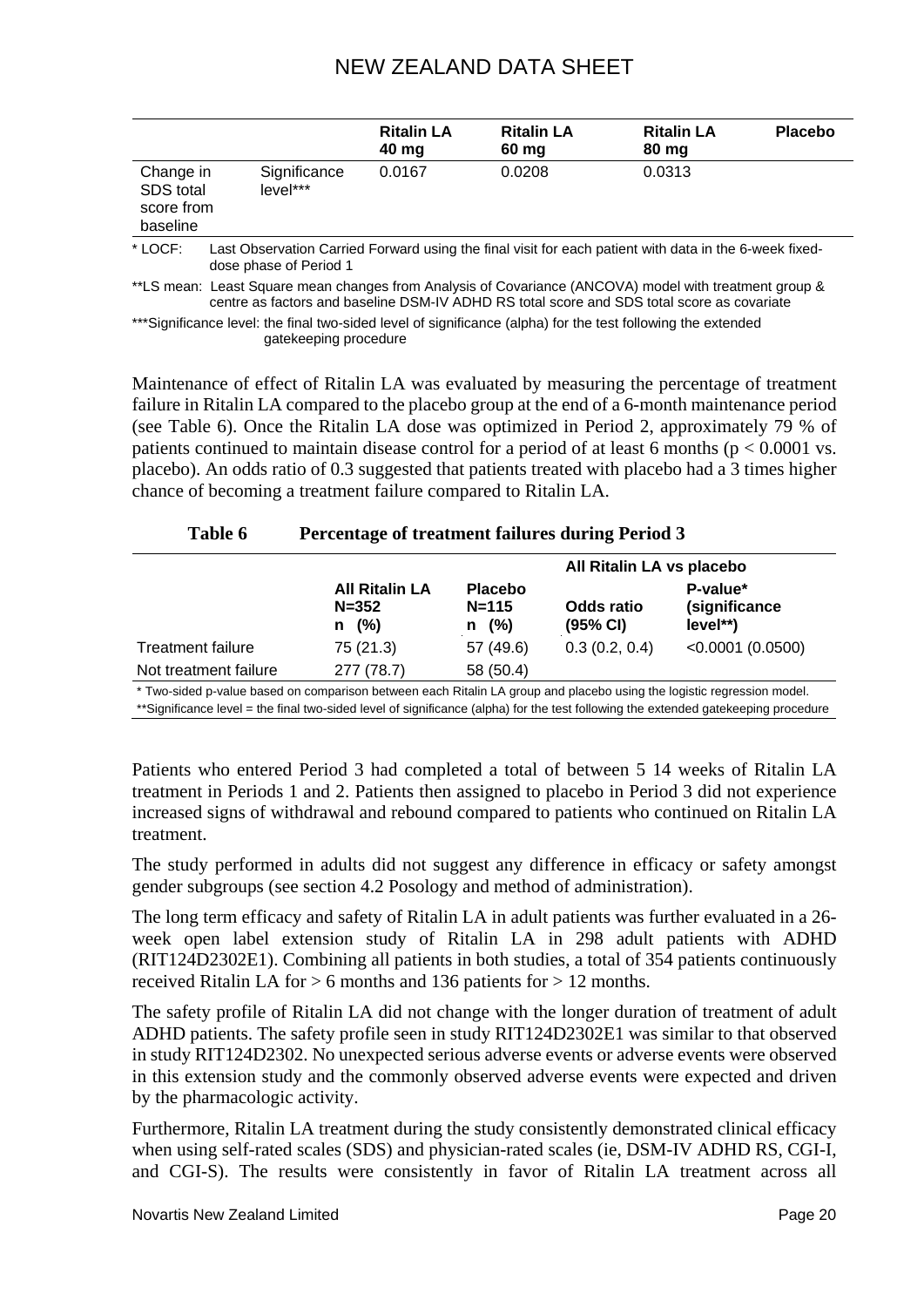assessments. Patients continued to show symptomatic improvement and a reduction in functional impairment throughout the study as shown by the mean change in DSM-IV ADHD total score by -7.2 points and the mean change in SDS total score by 4.8 points when assessed against the extension baseline.

## **5.2 Pharmacokinetic properties**

#### **Absorption**

Tablets

After oral administration the active substance (methylphenidate hydrochloride) is rapidly and almost completely absorbed. Owing to extensive first-pass metabolism, the absolute bioavailability was  $22\pm8$  % for the d-enantiomer and  $5\pm3$  % for the 1-enantiomer. Ingestion with food has no relevant effect on the rate of absorption. Peak plasma concentrations of about 40 nmol/L (11 ng/mL) are reached on average 1 to 2 hours after administration. Peak plasma concentrations vary markedly between patients. The area under the concentration-time curve (AUC), and the peak plasma concentration  $(C_{\text{max}})$  are proportional to the dose.

#### LA Capsules

Following oral administration of Ritalin LA (modified-release capsules) to children diagnosed with ADHD and adults, methylphenidate is rapidly absorbed and produces a bi-modal plasma concentration-time profile (i.e. two distinct peaks approximately four hours apart). The relative bioavailability of Ritalin LA given once daily is comparable to the same total dose of Ritalin or methylphenidate tablets given twice a day in children and in adults.

The fluctuations between peak and trough plasma methylphenidate concentrations are smaller for Ritalin LA given once a day compared to Ritalin tablets given twice a day.

#### **Food Effects**

Ritalin LA may be administered with or without food. There were no differences in the bioavailability of Ritalin LA when administered with either a high-fat breakfast or applesauce, compared to administration in the fasting condition. There is no evidence of dose dumping in the presence or absence of food.

For patients unable to swallow the capsule, the contents may be sprinkled on soft food such as apple-sauce and administered (see section 4.2 Posology and method of administration).

#### **Distribution**

In blood, methylphenidate and its metabolites are distributed between plasma (57 %) and erythrocytes (43 %). Binding to plasma proteins is low (10 to 33 %). The volume of distribution was 2.65±1.11 L/kg for d-MPH and 1.80±0.91 L/kg for l-MPH.

Methylphenidate excretion into breast milk has been noted in two case reports, where the calculated relative infant dose was  $\leq 0.2$  % of the weight adjusted maternal dose. Adverse events were not noted in either infants (6 and 11 months of age).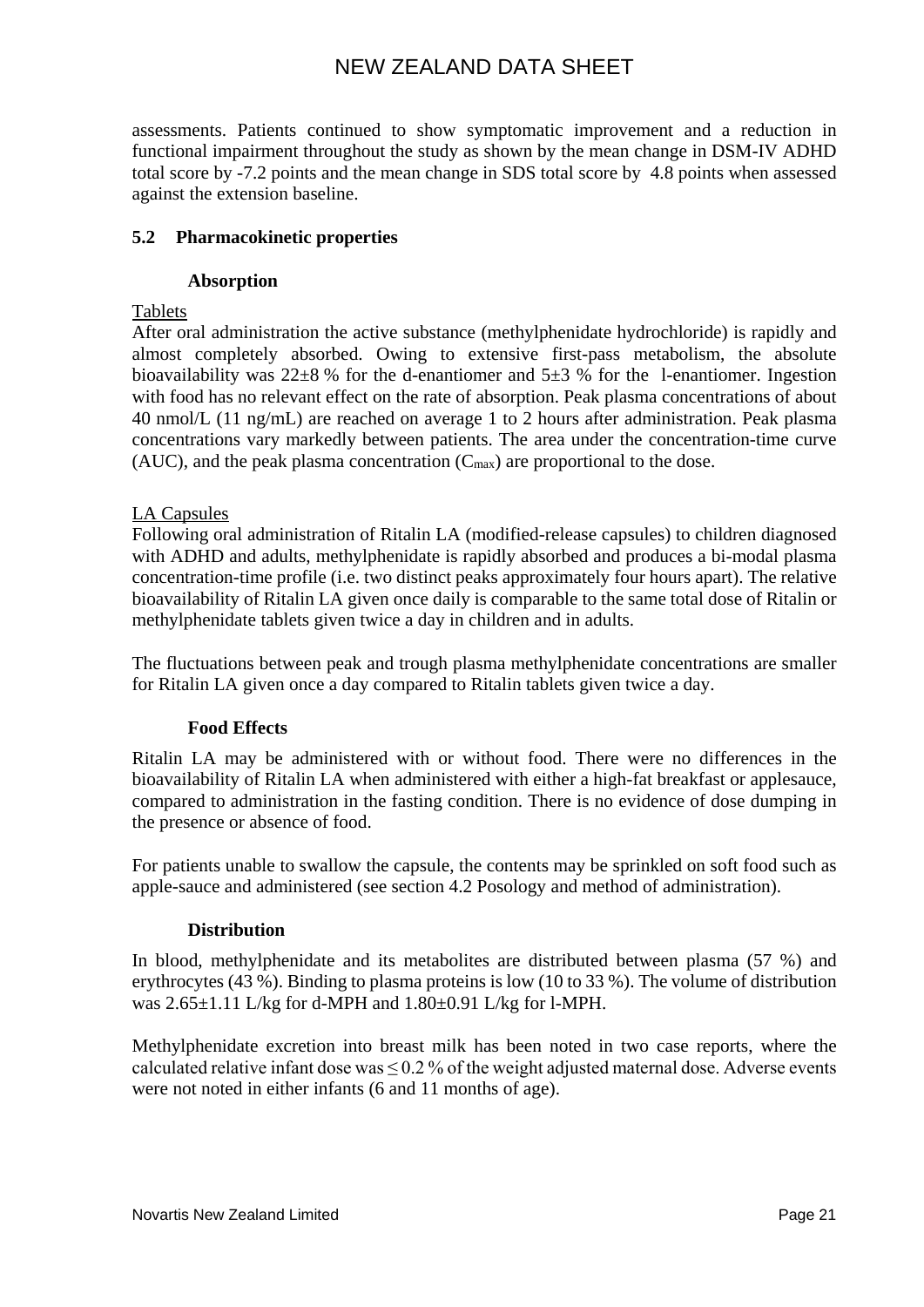### **Biotransformation**

Biotransformation of methylphenidate by the carboxylesterase CES1A1 is rapid and extensive. Peak plasma concentrations of the main, deesterified, metabolite - alpha-phenyl-2-piperidine acetic-acid (ritalinic acid) - are attained about 2 hours after administration and are 30 to 50 times higher than those of the unchanged substance. The elimination half-life of alpha-phenyl-2 piperidine acetic acid is about twice that of methylphenidate, and its mean systemic clearance is 0.17 L/h/kg. Only small amounts of hydroxylated metabolites (e.g. hydroxymethylphenidate and hydroxyritalinic acid) are detectable. Therapeutic activity seems to be principally due to the parent compound.

### **Elimination**

Methylphenidate is eliminated from the plasma with a mean elimination half-life of 2 hours. The systemic clearance is  $0.40\pm0.12$  L/h/kg for d-MPH and  $0.73\pm0.28$  L/h/kg for l-MPH. After oral administration, 78 to 97 % of the dose is excreted in urine and 1 to 3% in the faeces in the form of metabolites within 48 to 96 hours. Only small quantities  $(1\%)$  of unchanged methylphenidate appear in the urine. Most of the dose is excreted in urine as alpha-phenyl-2 piperidine acetic acid (60 to 86%).

# **Special Populations**

### **Effects of Age**

There are no apparent differences in the pharmacokinetics of methylphenidate between hyperactive children (6-13 years) and healthy adult volunteers.

### **Patients with renal impairment**

Elimination data from patients with normal renal function suggest that renal excretion of unchanged methylphenidate would hardly be diminished in the presence of impaired renal function. However, renal excretion of the metabolite alpha-phenyl-2-piperidine acetic acid may be reduced.

# **6. PHARMACEUTICAL PARTICULARS**

#### **6.1 List of Excipients**

Tablet 10 mg: calcium phosphate, lactose, wheat starch, gelatine, magnesium stearate, and talc.

LA Capsule 10 mg, 20 mg, 30 mg, 40 mg, and 60 mg: ammonio methacrylate copolymer, black iron oxide (E 172) (10, 40 mg, and 60 mg capsules only), gelatine, methacrylic acid copolymer, macrogol, red iron oxide (E 172) (10 mg, 40 mg, and 60 mg capsules only), sugar spheres, talc, titanium dioxide (E 171), triethyl citrate, and yellow iron oxide (E 172) (10, 30, 40 mg, and 60 mg capsules only), and tan-coloured printing ink.

# **6.2 Incompatibilities**

Not applicable.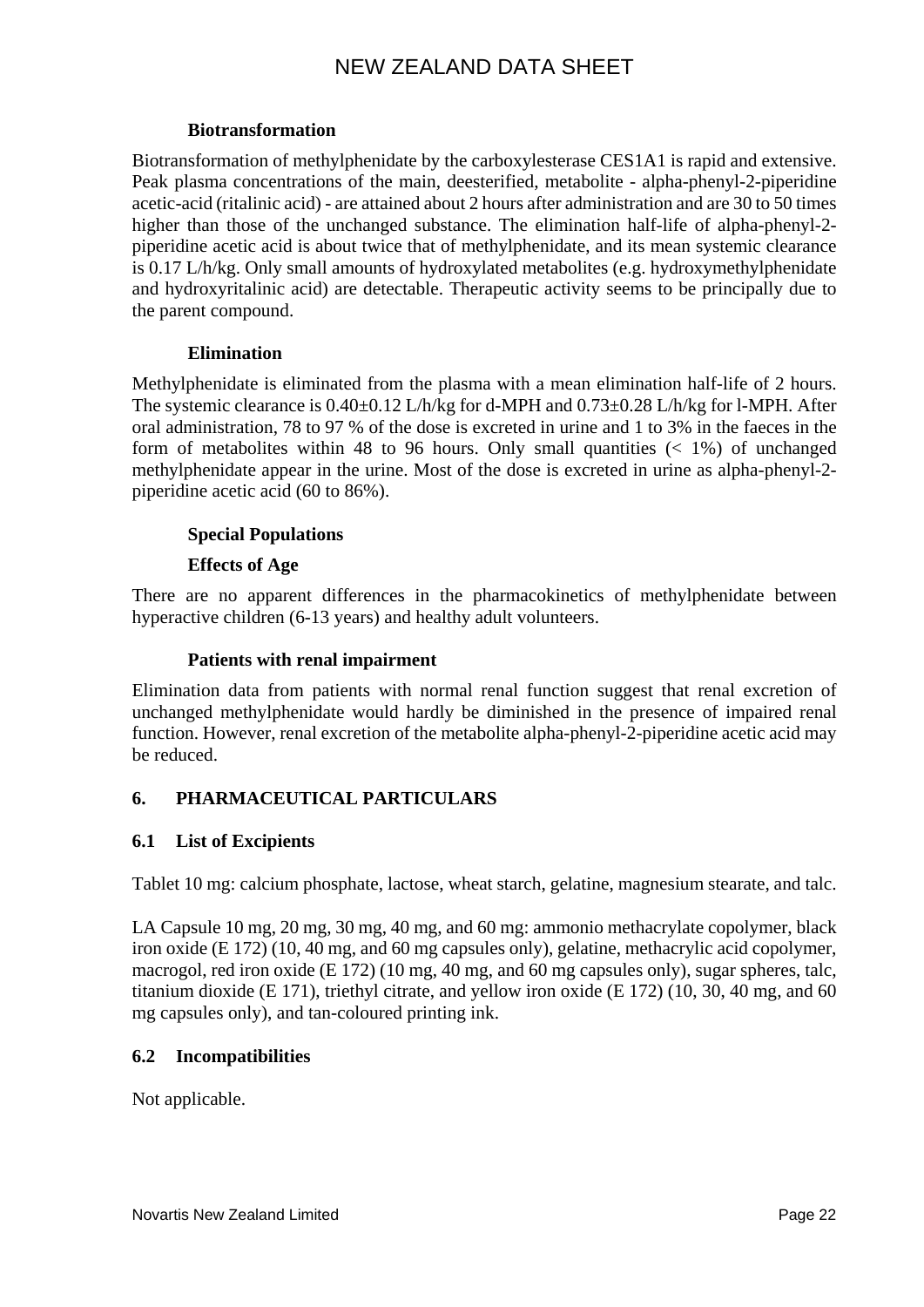# **6.3 Shelf-life**

Ritalin tablet 10 mg: 2 years. Ritalin LA capsule 10mg, 20 mg, 30 mg, 40 and 60 mg: 2 years.

### **6.4 Special precautions for storage**

### **11.1 Ritalin tablet 10 mg: Do not store above 25°C.**

Store in the original package in order to protect from moisture. Ritalin should be kept out of the reach and sight of children.

### **12.1 Ritalin LA capsules 10mg, 20 mg, 30 mg, 40mg and 60 mg: Do not store above 25°C.**

Keep the bottle tightly closed in order to protect from moisture. Ritalin should be kept out of the reach and sight of children.

#### **6.5 Nature and contents of container**

Ritalin tablet [10 mg]: blister packs containing 30 tablets Ritalin LA capsules [10mg, 20 mg, 30 mg, 40 mg, and 60 mg]: HDPE bottles containing 30 or 100 capsules\*

\*Some presentations may not be available.

# **6.6 Special precautions for disposal and other handling**

No special requirements.

#### **7. MEDICINE SCHEDULE**

Controlled Drug B2

#### **8. SPONSOR**

Novartis New Zealand Limited PO Box 99102 Newmarket Auckland 1149

Telephone: 0800 354 335

#### **9. DATE OF FIRST APPROVAL**

Ritalin 10 mg tablets: 31 December 1969 Ritalin LA 10 mg modified release capsule: 16 December 2009